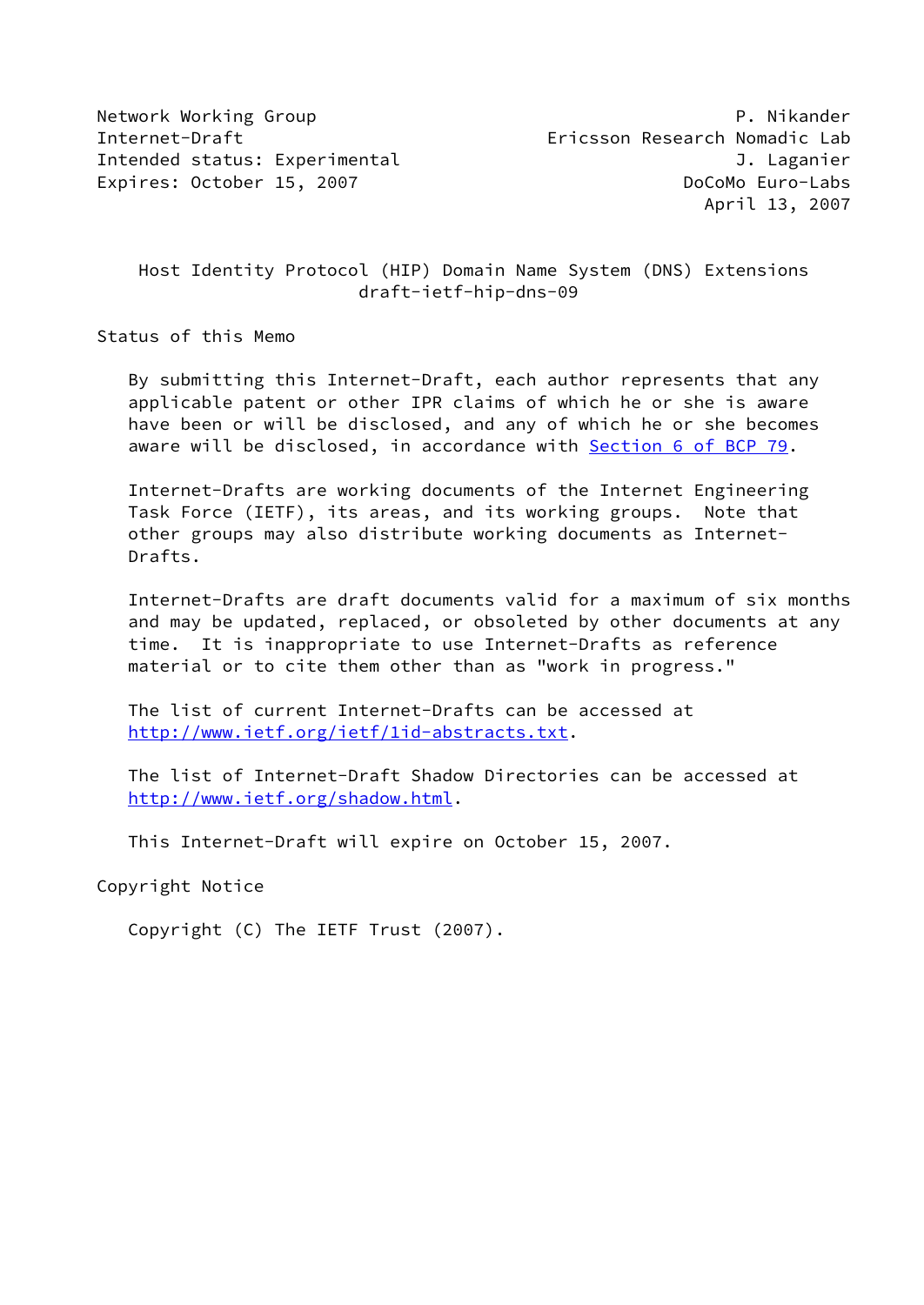Internet-Draft **HIP DNS Extensions** April 2007

# Abstract

 This document specifies a new resource record (RR) for the Domain Name System (DNS), and how to use it with the Host Identity Protocol (HIP). This RR allows a HIP node to store in the DNS its Host Identity (HI, the public component of the node public-private key pair), Host Identity Tag (HIT, a truncated hash of its public key), and the Domain Names of its rendezvous servers (RVS).

## Table of Contents

| 1.                                                                                            |  |
|-----------------------------------------------------------------------------------------------|--|
| Conventions used in this document $\,\cdot\,$ $\,\,$ 4<br>2.                                  |  |
|                                                                                               |  |
| Simple static singly homed end-host 6<br>3.1.                                                 |  |
| Mobile end-host $\ldots \ldots \ldots \ldots \ldots \ldots \ldots \ldots$<br>3.2.             |  |
| $\underline{4}$ . Overview of using the DNS with HIP 9                                        |  |
| Storing HI, HIT and RVS in the DNS 9<br>4.1.                                                  |  |
| Initiating connections based on DNS names $\cdots$ 9<br>4.2.                                  |  |
|                                                                                               |  |
| 5.1.                                                                                          |  |
| PK algorithm format $\ldots \ldots \ldots \ldots \ldots \ldots \ldots \underline{10}$<br>5.2. |  |
| 5.3.                                                                                          |  |
| 5.4.                                                                                          |  |
| 5.5.                                                                                          |  |
| Rendezvous servers format 11<br>5.6.                                                          |  |
| 6. HIP RR Presentation Format 12                                                              |  |
|                                                                                               |  |
| 8. Security Considerations 14                                                                 |  |
| <u>8.1</u> . Attacker tampering with an insecure HIP RR $\ldots$ 14                           |  |
| 8.2. Hash and HITs Collisions 15                                                              |  |
|                                                                                               |  |
|                                                                                               |  |
|                                                                                               |  |
|                                                                                               |  |
|                                                                                               |  |
|                                                                                               |  |
|                                                                                               |  |
| Intellectual Property and Copyright Statements 21                                             |  |
|                                                                                               |  |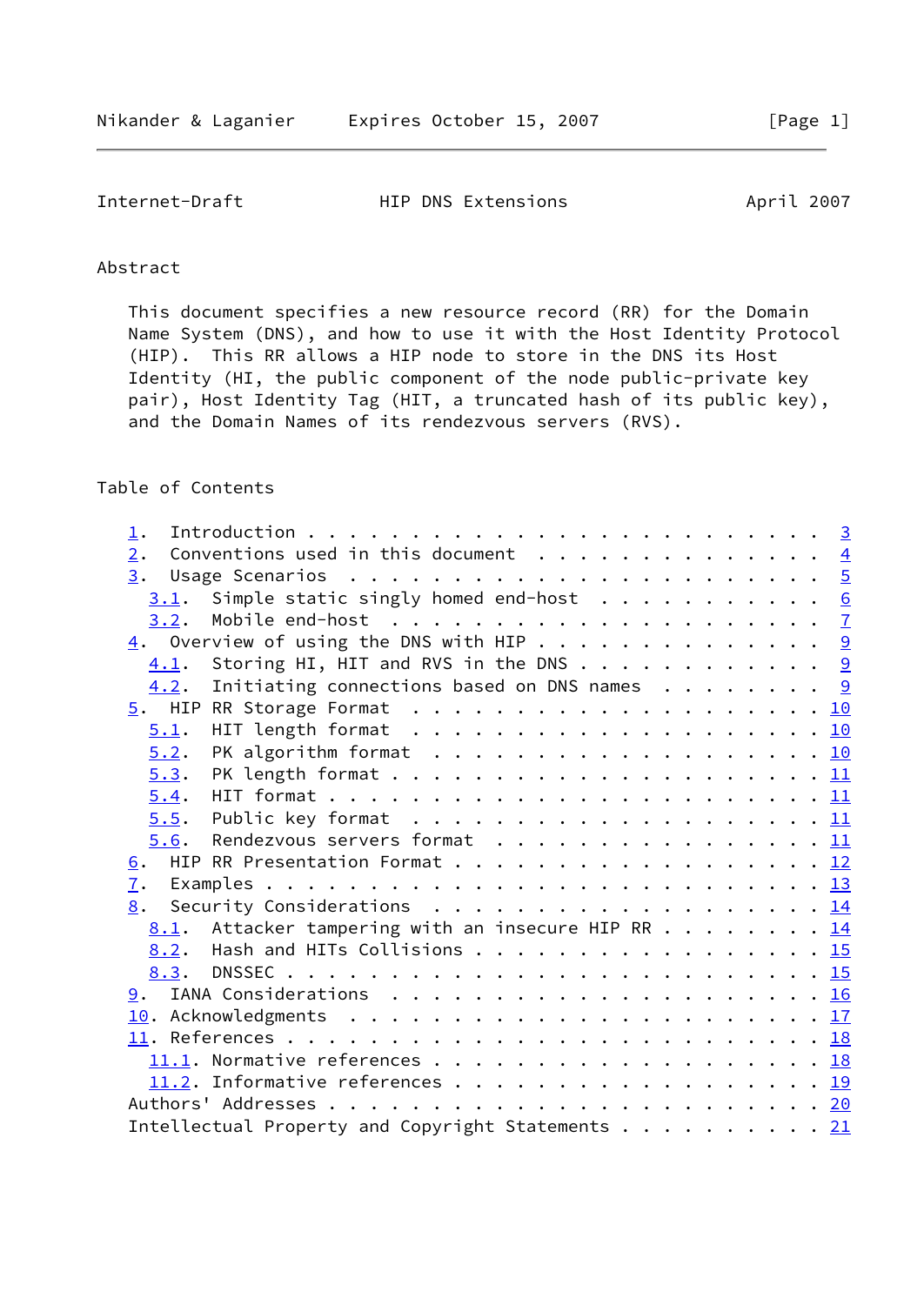| Expires October 15, 2007<br>Nikander & Laganier |  |  |
|-------------------------------------------------|--|--|
|-------------------------------------------------|--|--|

 $\lceil \text{Page 2} \rceil$ 

<span id="page-2-1"></span>Internet-Draft HIP DNS Extensions April 2007

### <span id="page-2-0"></span>[1](#page-2-0). Introduction

 This document specifies a new resource record (RR) for the Domain Name System (DNS) [[RFC1034](https://datatracker.ietf.org/doc/pdf/rfc1034)], and how to use it with the Host Identity Protocol (HIP) [\[I-D.ietf-hip-base](#page-20-2)]. This RR allows a HIP node to store in the DNS its Host Identity (HI, the public component of the node public-private key pair), Host Identity Tag (HIT, a truncated hash of its HI), and the Domain Names of its rendezvous servers (RVS) [\[I-D.ietf-hip-rvs](#page-20-3)].

 Currently, most of the Internet applications that need to communicate with a remote host first translate a domain name (often obtained via user input) into one or more IP address(es). This step occurs prior to communication with the remote host, and relies on a DNS lookup.

 With HIP, IP addresses are intended to be used mostly for on-the-wire communication between end hosts, while most Upper Layer Protocols (ULP) and applications use HIs or HITs instead (ICMP might be an example of an ULP not using them). Consequently, we need a means to translate a domain name into an HI. Using the DNS for this translation is pretty straightforward: We define a new HIP resource record. Upon query by an application or ULP for a name to IP address lookup, the resolver would then additionally perform a name to HI lookup, and use it to construct the resulting HI to IP address mapping (which is internal to the HIP layer). The HIP layer uses the HI to IP address mapping to translate HIs and HITs into IP addresses and vice versa.

The HIP rendezvous extensions [[I-D.ietf-hip-rvs\]](#page-20-3) proposal allows a HIP node to be reached via the IP address(es) of a third party, the node's rendezvous server (RVS). An initiator willing to establish a HIP association with a responder served by a RVS would typically initiate a HIP exchange by sending an I1 towards the RVS IP address rather than towards the responder IP address. Consequently, we need a means to to find the name of a rendezvous server for a given host name.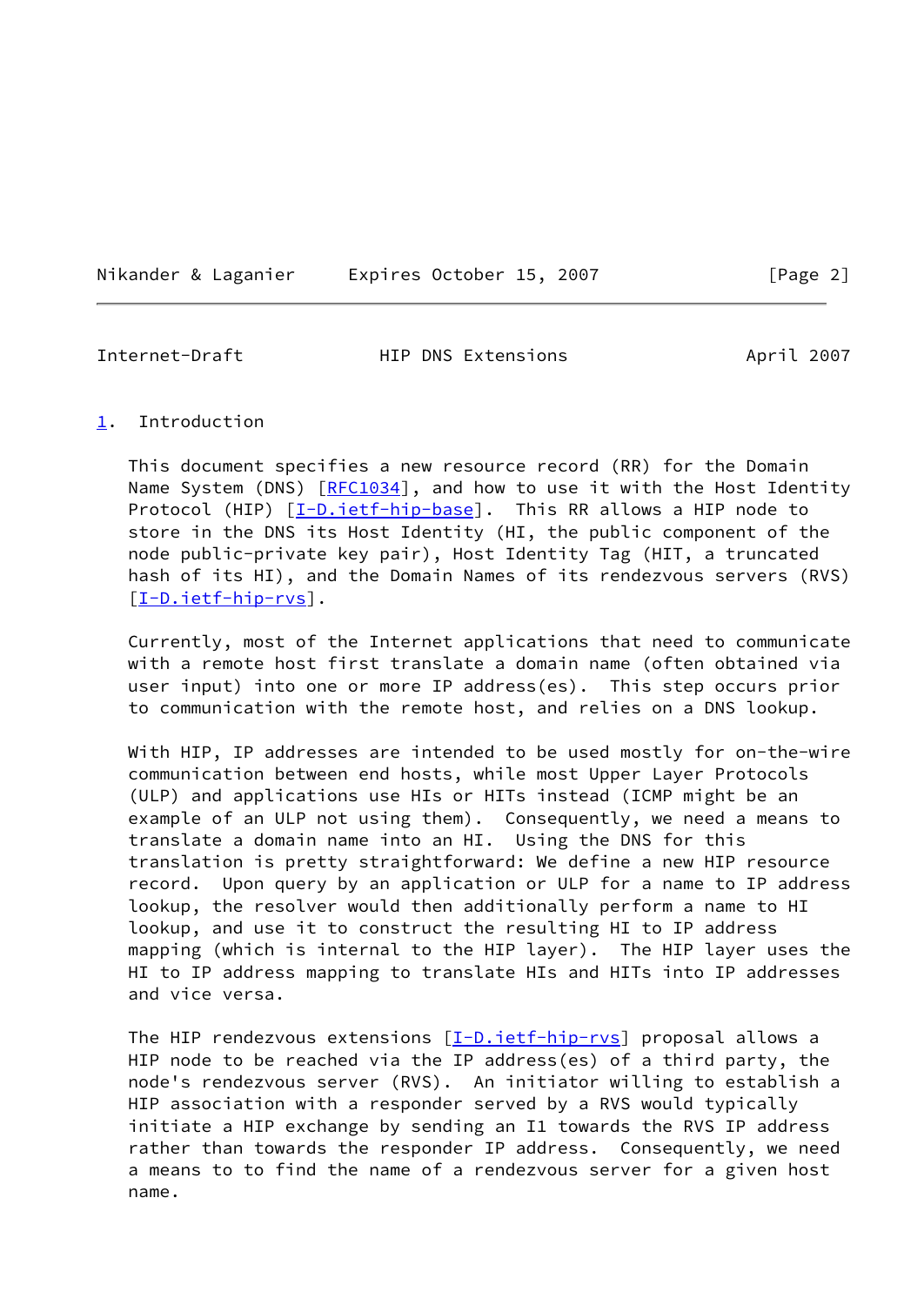This document introduces the new HIP DNS Resource Record to store Rendezvous Server (RVS), Host Identity (HI) and Host Identity Tag (HIT) information.

Nikander & Laganier Expires October 15, 2007 [Page 3]

<span id="page-3-1"></span>Internet-Draft HIP DNS Extensions April 2007

<span id="page-3-0"></span>[2](#page-3-0). Conventions used in this document

 The key words "MUST", "MUST NOT", "REQUIRED", "SHALL", "SHALL NOT", "SHOULD", "SHOULD NOT", "RECOMMENDED", "MAY", and "OPTIONAL" in this document are to be interpreted as described in [RFC2119](https://datatracker.ietf.org/doc/pdf/rfc2119) [\[RFC2119](https://datatracker.ietf.org/doc/pdf/rfc2119)].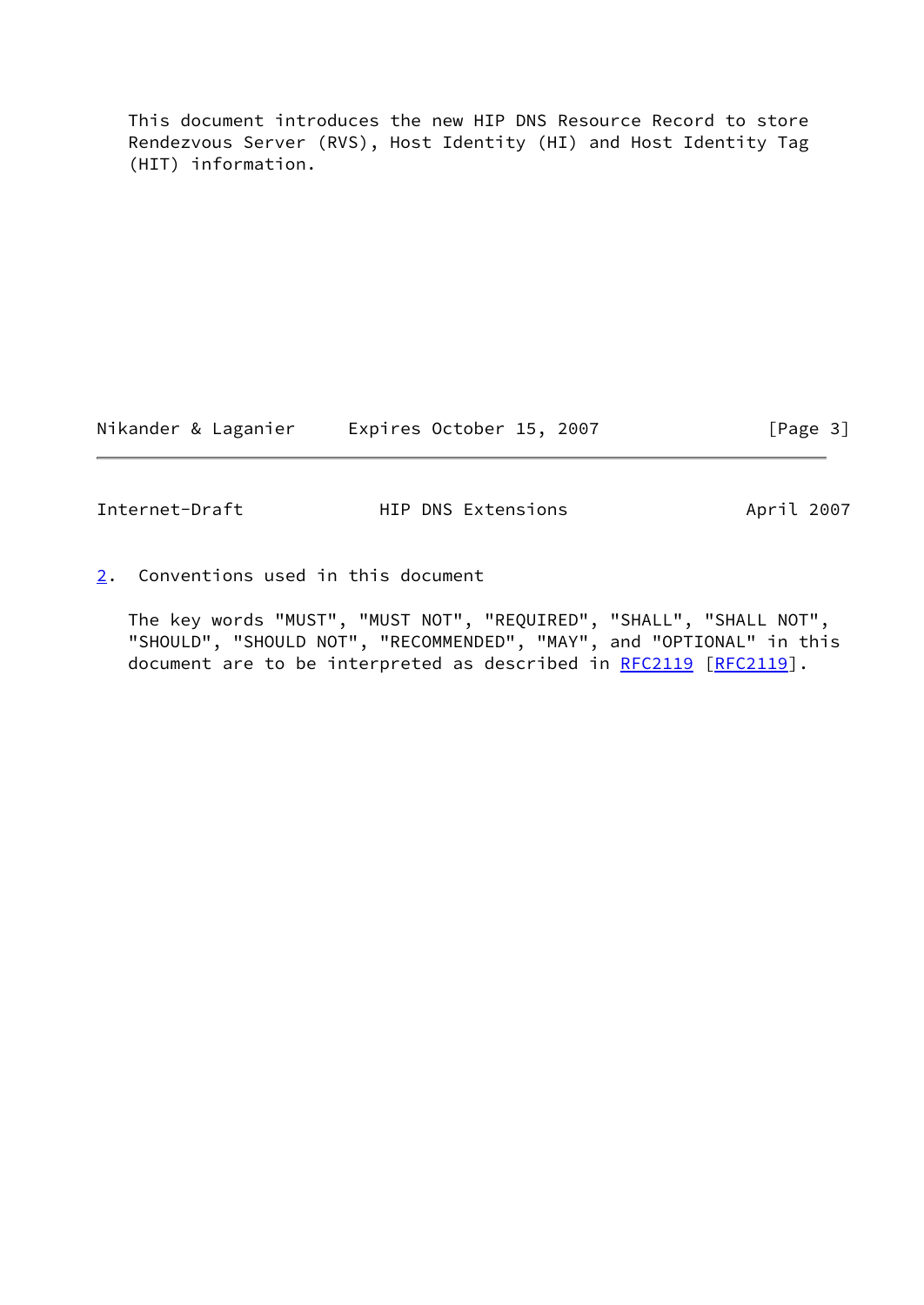| Nikander & Laganier | Expires October 15, 2007 | [Page 4] |
|---------------------|--------------------------|----------|
|---------------------|--------------------------|----------|

<span id="page-4-1"></span>

| Internet-Draft | HIP DNS Extensions | April 2007 |
|----------------|--------------------|------------|

<span id="page-4-0"></span>[3](#page-4-0). Usage Scenarios

 In this section, we briefly introduce a number of usage scenarios where the DNS is useful with the Host Identity Protocol.

 With HIP, most application and ULPs are unaware of the IP addresses used to carry packets on the wire. Consequently, a HIP node could take advantage of having multiple IP addresses for fail-over, redundancy, mobility, or renumbering, in a manner which is transparent to most ULPs and applications (because they are bound to HIs, hence they are agnostic to these IP address changes).

 In these situations, for a node to be reachable by reference to its Fully Qualified Domain Name (FQDN), the following information should be stored in the DNS:

- o A set of IP address(es) through A [\[RFC1035](https://datatracker.ietf.org/doc/pdf/rfc1035)] and AAAA [\[RFC3596](https://datatracker.ietf.org/doc/pdf/rfc3596)] RR sets (RRSets [\[RFC2181](https://datatracker.ietf.org/doc/pdf/rfc2181)]).
- o A Host Identity (HI), Host Identity Tag (HIT) and possibly a set of rendezvous servers (RVS) through HIP RRs.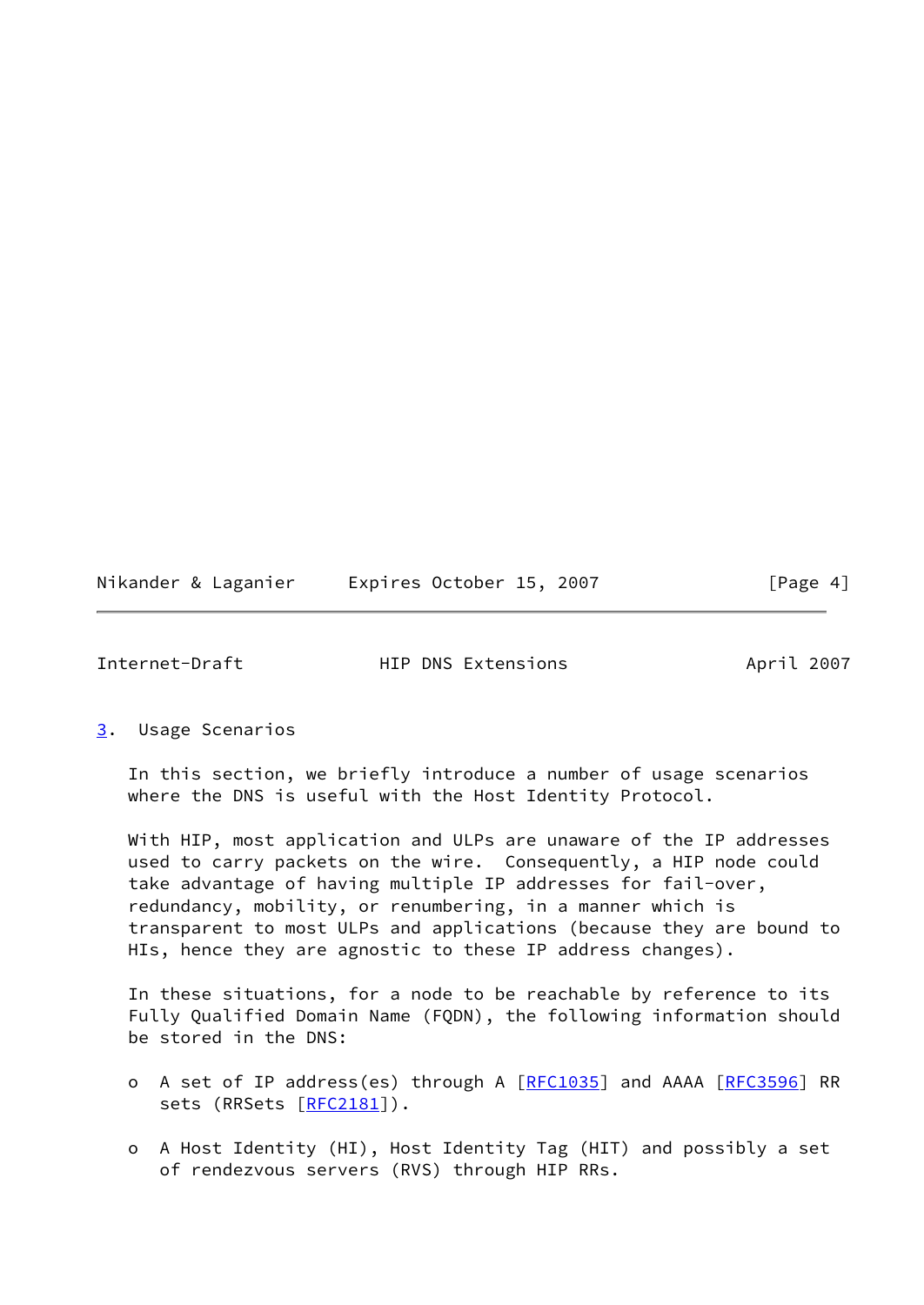When a HIP node wants to initiate a communication with another HIP node, it first needs to perform a HIP base exchange to set up a HIP association towards its peer. Although such an exchange can be initiated opportunistically, i.e., without prior knowledge of the responder's HI, by doing so both nodes knowingly risk man-in-the middle attacks on the HIP exchange. To prevent these attacks, it is recommended that the initiator first obtain the HI of the responder, and then initiate the exchange. This can be done, for example, through manual configuration or DNS lookups. Hence, a new HIP RR is introduced.

 When a HIP node is frequently changing its IP address(es), the natural DNS latency for propagating changes may prevent it from publishing its new IP address(es) in the DNS. For solving this problem, the HIP architecture [[RFC4423](https://datatracker.ietf.org/doc/pdf/rfc4423)] introduces rendezvous servers (RVS). A HIP host uses a rendezvous server as a rendezvous point, to maintain reachability with possible HIP initiators while moving [\[I-D.ietf-hip-mm](#page-20-4)]. Such a HIP node would publish in the DNS its RVS domain name(s) in a HIP RR, while keeping its RVS up-to-date with its current set of IP addresses.

 When a HIP node wants to initiate a HIP exchange with a responder it will perform a number of DNS lookups. Depending on the type of the implementation, the order in which those lookups will be issued may vary. For instance, implementations using HIT in APIs may typically first query for HIP resource records at the responder FQDN, while

| Nikander & Laganier | Expires October 15, 2007 | [Page 5] |
|---------------------|--------------------------|----------|
|---------------------|--------------------------|----------|

<span id="page-5-0"></span>

| Internet-Draft | HIP DNS Extensions | April 2007 |
|----------------|--------------------|------------|
|                |                    |            |

 those using IP address in APIs may typically first query for A and/or AAAA resource records.

 In the following we assume that the initiator first queries for HIP resource records at the responder FQDN.

 If the query for the HIP type was responded to with a DNS answer with RCODE=3 (Name Error), then the responder's information is not present in the DNS and further queries for the same owner name SHOULD NOT be made.

 In case the query for the HIP records returned a DNS answer with RCODE=0 (No Error) and an empty answer section, it means that no HIP information is avalaible at the responder name. In such a case, if the initiator has been configured with a policy to fallback to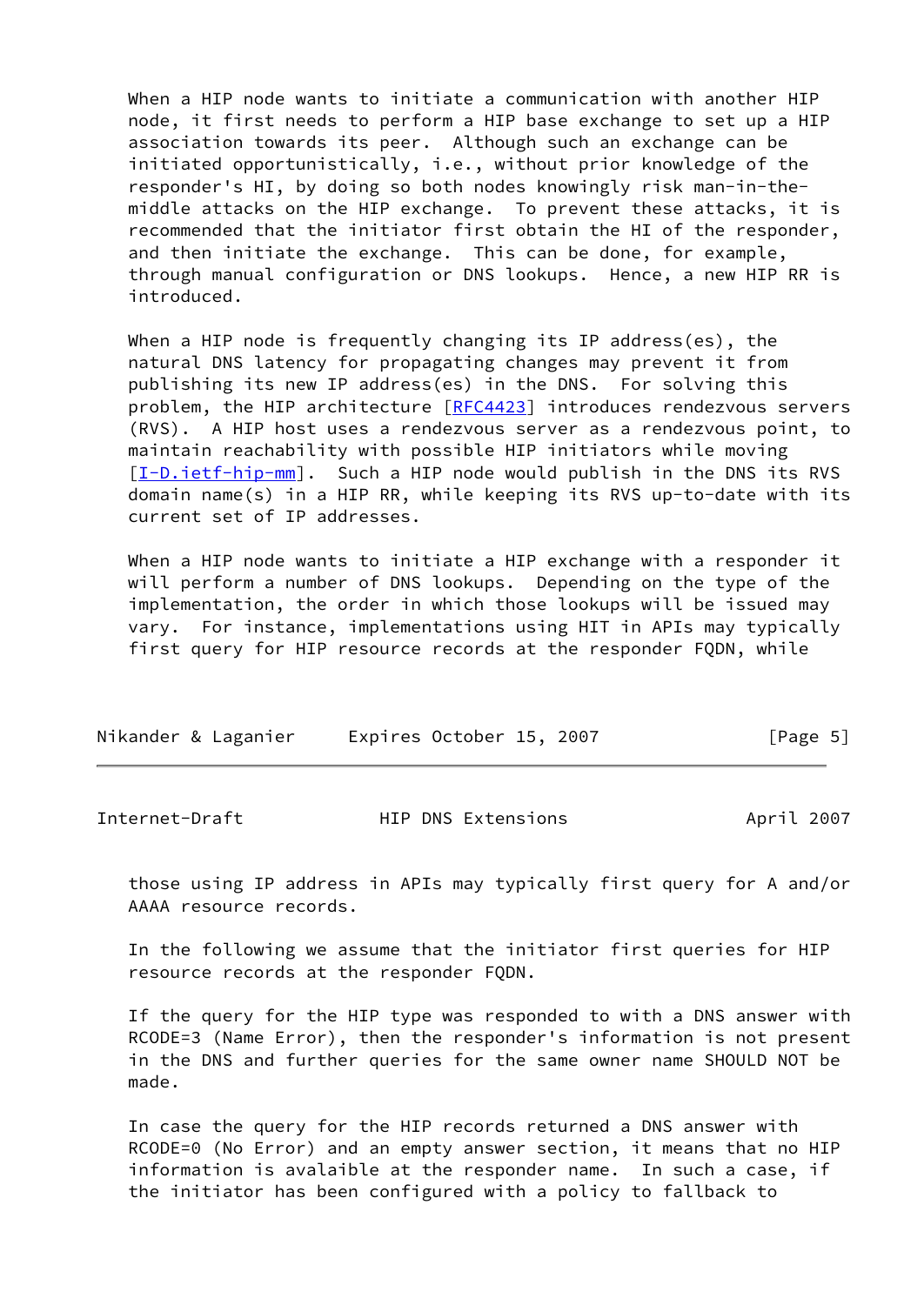opportunistic HIP (initiating without knowing the responder's HI) or plain IP, it would sends out more queries for A and AAAA types at the responder's FQDN.

 Depending on the combinations of answers the situations described in [Section 3.1](#page-6-0) and [Section 3.2](#page-7-0) can occur.

 Note that storing HIP RR information in the DNS at a FQDN which is assigned to a non-HIP node might have ill effects on its reachability by HIP nodes.

<span id="page-6-0"></span>[3.1](#page-6-0). Simple static singly homed end-host

 A HIP node (R) with a single static network attachment, wishing to be reachable by reference to its FQDN (www.example.com), would store in the DNS, in addition to its IP address(es) (IP-R), its Host Identity (HI-R) and Host Identity Tag (HIT-R) in a HIP resource record.

 An initiator willing to associate with a node would typically issue the following queries:

o QNAME=www.example.com, QTYPE=HIP

o (QCLASS=IN is assumed and omitted from the examples)

Which returns a DNS packet with RCODE=0 and one or more HIP RRs with the HIT and HI (e.g. HIT-R and HI-R) of the responder in the answer section, but no RVS.

o QNAME=www.example.com, QTYPE=A QNAME=www.example.com, QTYPE=AAAA

Which returns DNS packets with RCODE=0 and one or more A or AAAA RRs containing IP address(es) of the responder (e.g. IP-R) in the answer

|  |  | Nikander & Laganier | Expires October 15, 2007 |  |  |  | [Page 6] |  |
|--|--|---------------------|--------------------------|--|--|--|----------|--|
|--|--|---------------------|--------------------------|--|--|--|----------|--|

<span id="page-6-1"></span>Internet-Draft HIP DNS Extensions April 2007

section.

 Caption: In the remainder of this document, for the sake of keeping diagrams simple and concise, several DNS queries and answers are represented as one single transaction, while in fact there are several queries and answers flowing back and forth, as described in the textual examples.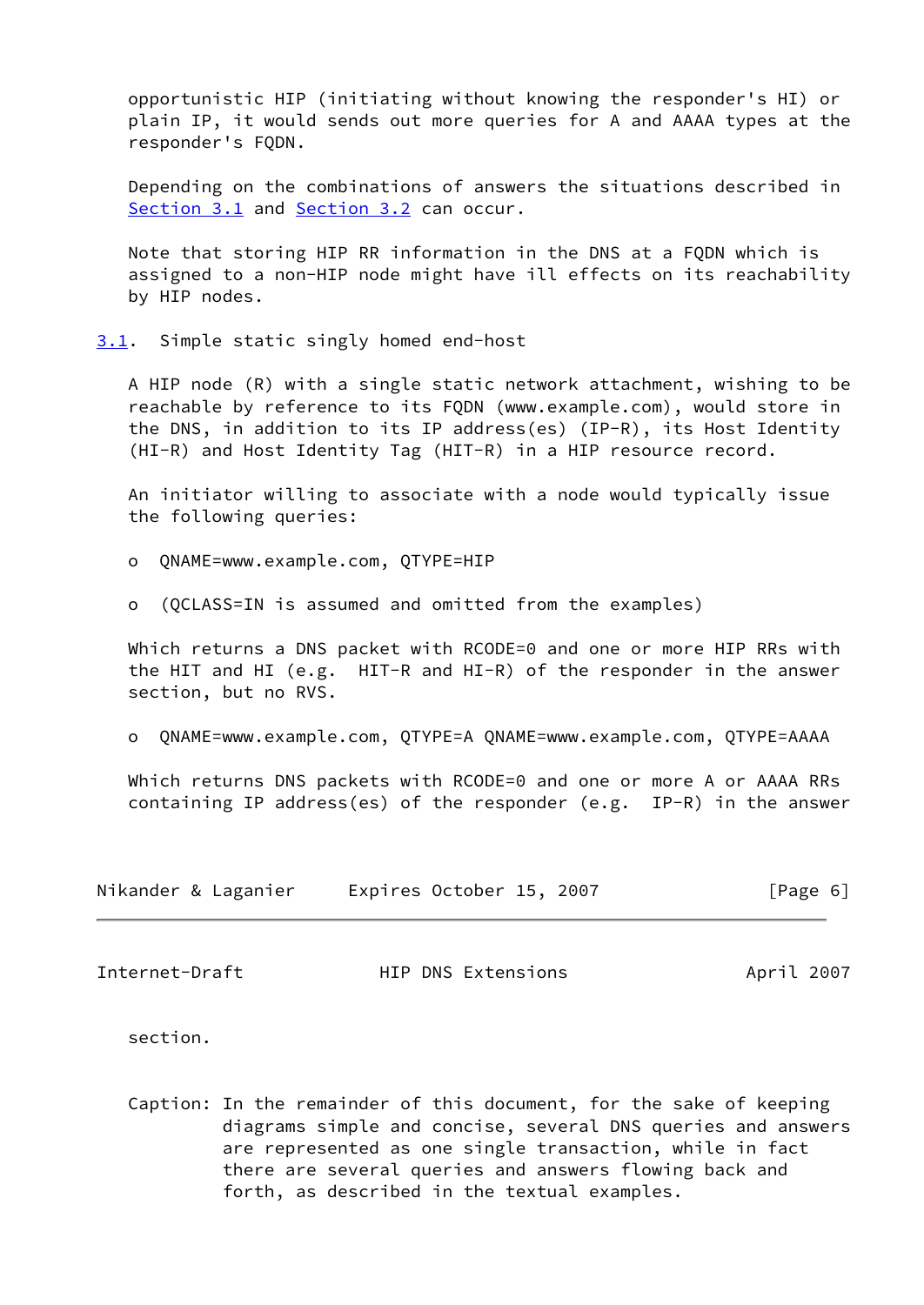

Static Singly Homed Host

 The initiator would then send an I1 to the responder's IP addresses  $(IP-R)$ .

<span id="page-7-0"></span>[3.2](#page-7-0). Mobile end-host

 A mobile HIP node (R) wishing to be reachable by reference to its FQDN (www.example.com) would store in the DNS, possibly in addition to its IP address(es) (IP-R), its HI (HI-R), HIT (HIT-R) and the domain name(s) of its rendezvous server(s) (e.g. rvs.example.com) in HIP resource record(s). The mobile HIP node also needs to notify its rendezvous servers of any change in its set of IP address(es).

 An initiator willing to associate with such mobile node would typically issue the following queries:

o QNAME=www.example.com, QTYPE=HIP

 Which returns a DNS packet with RCODE=0 and one or more HIP RRs with the HIT, HI and RVS domain name(s) (e.g. HIT-R, HI-R, and

| Nikander & Laganier | Expires October 15, 2007 | [Page 7] |
|---------------------|--------------------------|----------|
|---------------------|--------------------------|----------|

| Internet-Draft | HIP DNS Extensions | April 2007 |  |
|----------------|--------------------|------------|--|
|                |                    |            |  |

rvs.example.com) of the responder in the answer section.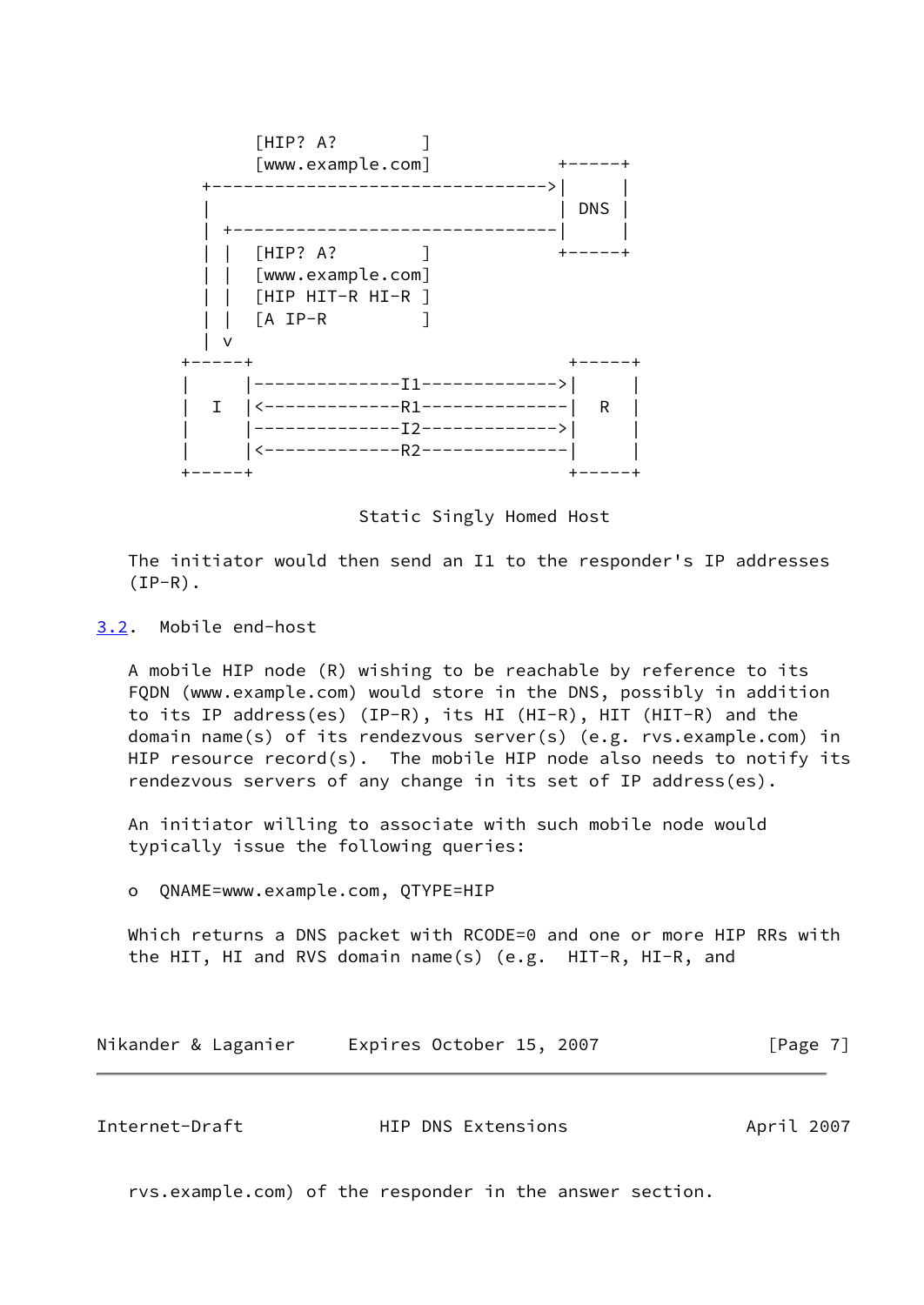o QNAME=rvs.example.com, QTYPE=A QNAME=www.example.com, QTYPE=AAAA

 Which returns DNS packets with RCODE=0 and one or more A or AAAA RRs containing IP address(es) of the responder's RVS (e.g. IP-RVS) in the answer section.





 The initiator would then send an I1 to the RVS IP address (IP-RVS). Following, the RVS will relay the I1 up to the mobile node's IP address (IP-R), which will complete the HIP exchange.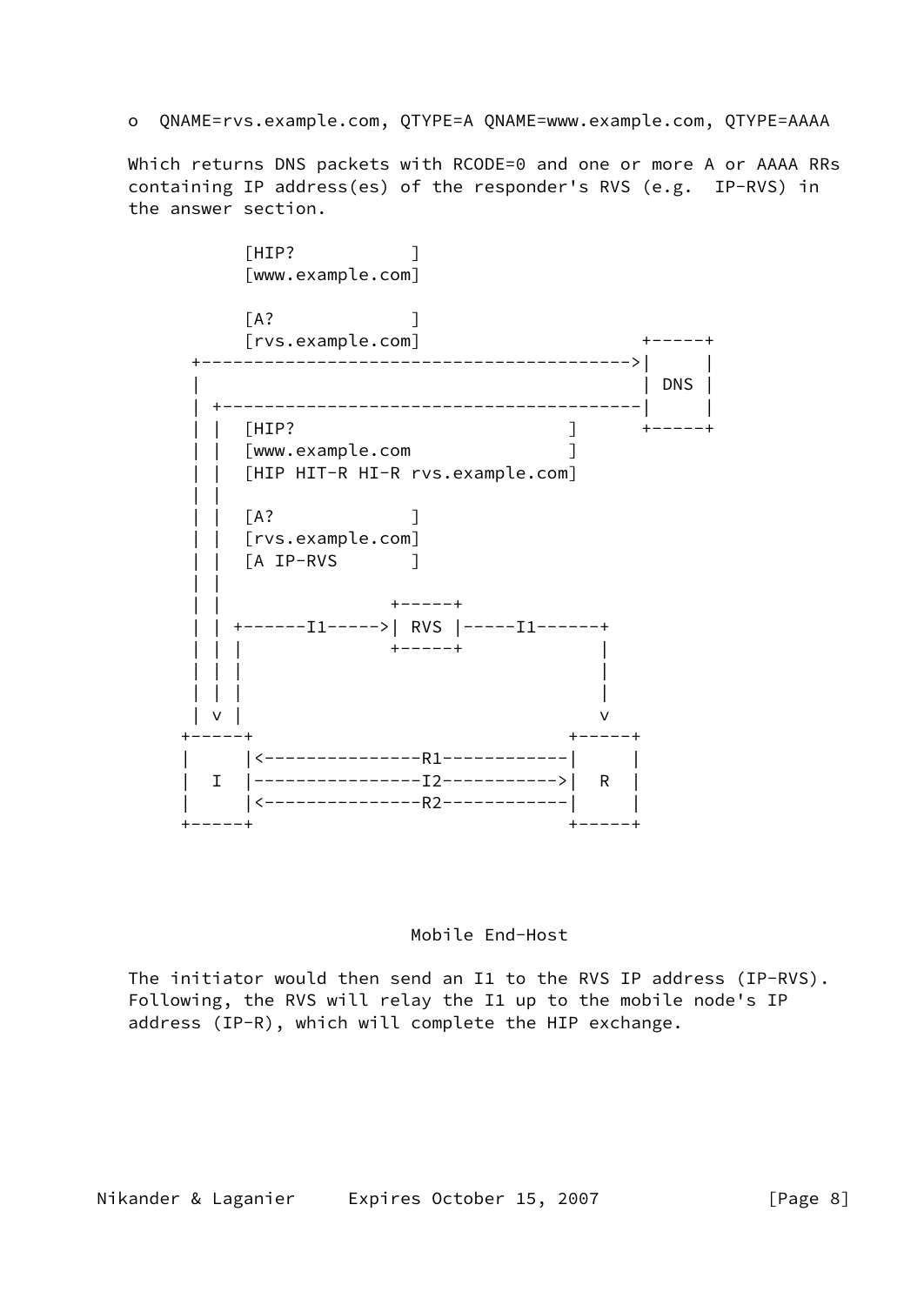<span id="page-9-1"></span>

Internet-Draft HIP DNS Extensions April 2007

<span id="page-9-0"></span>[4](#page-9-0). Overview of using the DNS with HIP

<span id="page-9-2"></span>[4.1](#page-9-2). Storing HI, HIT and RVS in the DNS

 For any HIP node its Host Identity (HI), the associated Host Identity Tag (HIT), and the FQDN of its possible RVSs can be stored in a DNS HIP RR. Any conforming implementation may store a Host Identity (HI) and its associated Host Identity Tag (HIT) in a DNS HIP RDATA format. HI and HIT are defined in Section 3 of [\[I-D.ietf-hip-base](#page-20-2)].

 Upon return of a HIP RR, a host MUST always calculate the HI derivative HIT to be used in the HIP exchange, as specified in [Section 3](#page-4-0) of the HIP base specification [\[I-D.ietf-hip-base](#page-20-2)], while the HIT possibly embedded along SHOULD only be used as an optimization (e.g. table lookup).

 The HIP resource record may also contain one or more domain name(s) of rendezvous server(s) towards which HIP I1 packets might be sent to trigger the establishment of an association with the entity named by this resource record  $[I-D.ietf-hip-rvs]$  $[I-D.ietf-hip-rvs]$ .

 The rendezvous server field of the HIP resource record stored at a given owner name MAY include the owner name itself. A semantically equivalent situation occurs if no rendezvous server is present in the HIP resource record stored at that owner name. Such situations occurs in two cases:

- o The host is mobile, and the A and/or AAAA resource record(s) stored at its host name contains the IP address(es) of its rendezvous server rather than its own one.
- o The host is stationary, and can be reached directly at IP address(es) contained in A and/or AAAA resource record(s) stored at its host name. This a degenerated case of rendezvous service where the host somewhat acts as a rendezvous server for itself.

 An RVS receiving such an I1 would then relay it to the appropriate responder (the owner of the I1 receiver HIT). The responder will then complete the exchange with the initiator, typically without ongoing help from the RVS.

<span id="page-9-3"></span>[4.2](#page-9-3). Initiating connections based on DNS names

 On a HIP node, a Host Identity Protocol exchange SHOULD be initiated whenever an ULP attempts to communicate with an entity and the DNS lookup returns HIP resource records.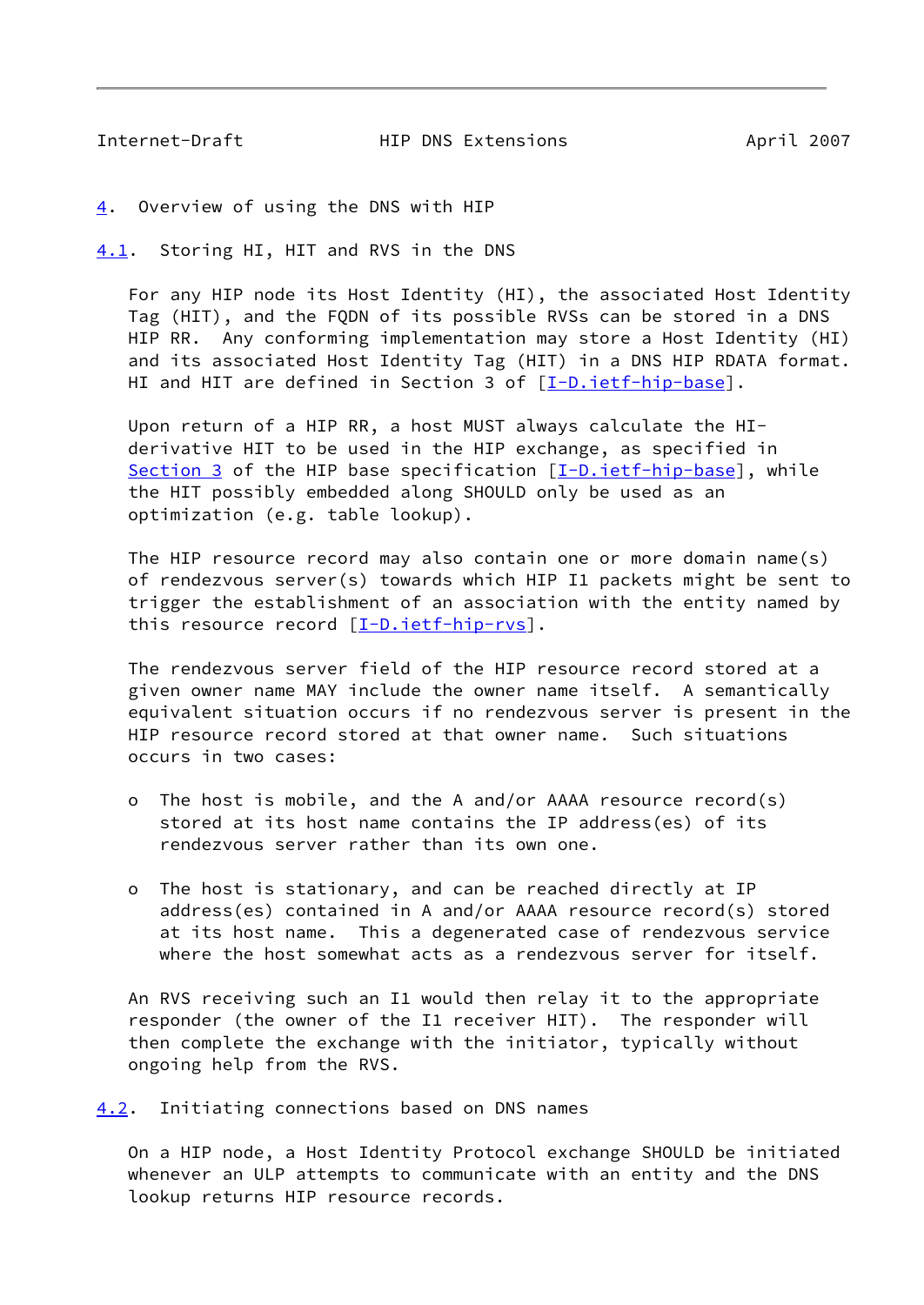<span id="page-10-1"></span>Internet-Draft **HIP DNS Extensions** April 2007

<span id="page-10-0"></span>[5](#page-10-0). HIP RR Storage Format

 The RDATA for a HIP RR consists of a public key algorithm type, the HIT length, a HIT, a public key, and optionally one or more rendezvous server(s).

0 1 2 3

 +-+-+-+-+-+-+-+-+-+-+-+-+-+-+-+-+ + | | Rendezvous Servers | | + +-+-+-+-+-+-+-+-+-+-+-+-+-+-+-+-+-+-+-+-+-+-+-+-+-+ | | +-+-+-+-+-+-+-+

 The HIT length, PK algorithm, PK length, HIT and Public Key field are REQUIRED. The Rendezvous Servers field is OPTIONAL.

<span id="page-10-2"></span>[5.1](#page-10-2). HIT length format

 The HIT length indicates the length in bytes of the HIT field. This is an 8 bits unsigned integer.

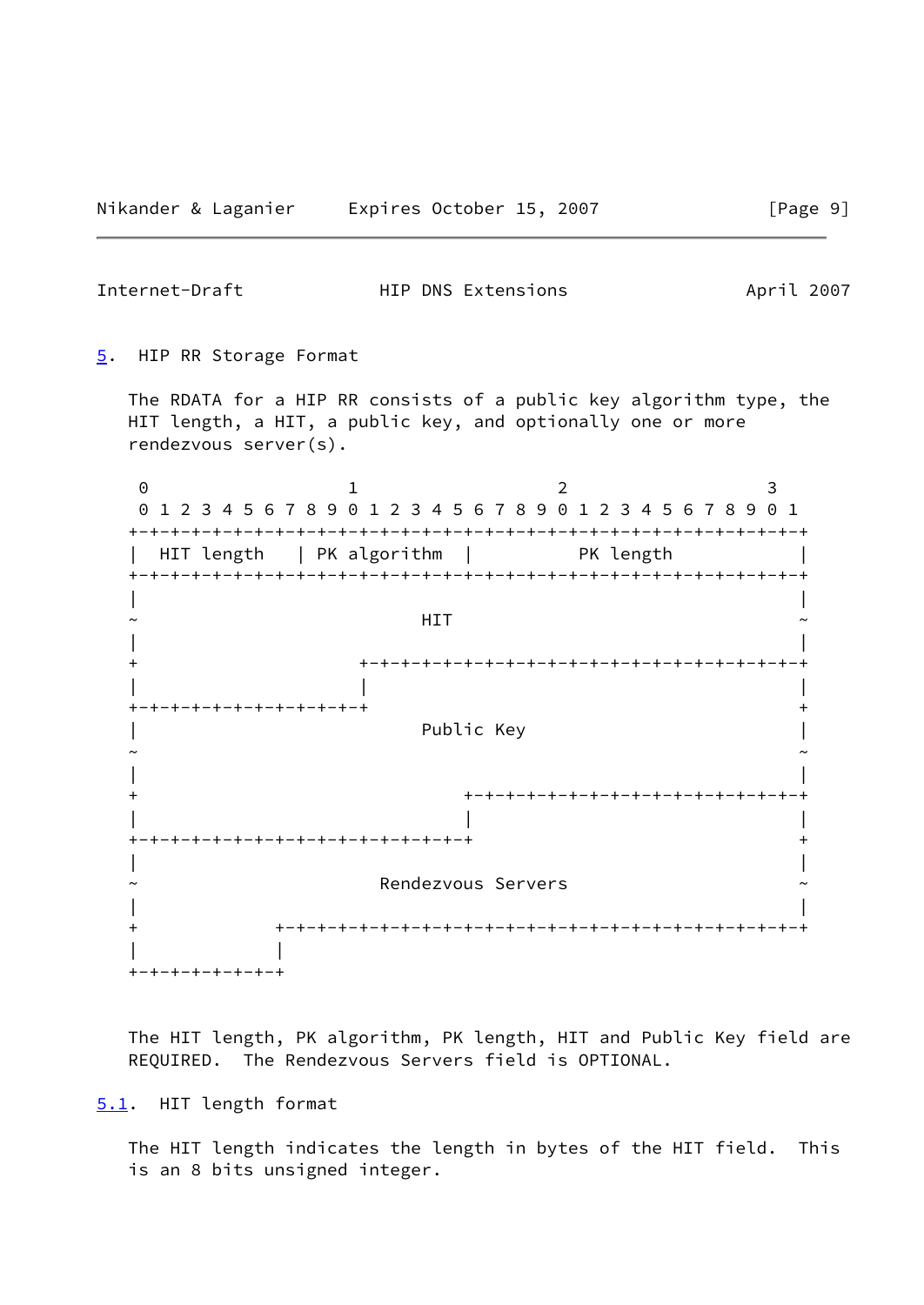#### <span id="page-11-0"></span>[5.2](#page-11-0). PK algorithm format

 The PK algorithm field indicates the public key cryptographic algorithm and the implied public key field format. This is an 8 bits unsigned integer. This document reuses the values defined for the 'algorithm type' of the IPSECKEY RR [\[RFC4025](https://datatracker.ietf.org/doc/pdf/rfc4025)].

Presently defined values are listed in [Section 9](#page-17-0) for reference.

| Nikander & Laganier | Expires October 15, 2007 | [Page 10] |
|---------------------|--------------------------|-----------|
|---------------------|--------------------------|-----------|

<span id="page-11-2"></span>Internet-Draft HIP DNS Extensions April 2007

<span id="page-11-1"></span>[5.3](#page-11-1). PK length format

 The PK length indicates the length in bytes of the Public key field. This is a 16 bits unsigned integer in network byte order.

<span id="page-11-3"></span>[5.4](#page-11-3). HIT format

The HIT is stored, as a binary value, in network byte order.

<span id="page-11-4"></span>[5.5](#page-11-4). Public key format

 Both of the public key types defined in this document (RSA and DSA) reuse the public key formats defined for the IPSECKEY RR [\[RFC4025](https://datatracker.ietf.org/doc/pdf/rfc4025)].

The DSA key format is defined in [RFC2536](https://datatracker.ietf.org/doc/pdf/rfc2536) [\[RFC2536](https://datatracker.ietf.org/doc/pdf/rfc2536)].

The RSA key format is defined in [RFC3110](https://datatracker.ietf.org/doc/pdf/rfc3110) [\[RFC3110](https://datatracker.ietf.org/doc/pdf/rfc3110)] and the RSA key size limit (4096 bits) is relaxed in the IPSECKEY RR [\[RFC4025](https://datatracker.ietf.org/doc/pdf/rfc4025)] specification.

<span id="page-11-5"></span>[5.6](#page-11-5). Rendezvous servers format

 The Rendezvous servers field indicates one or more variable length wire-encoded domain names of rendezvous server(s), as described in Section [3.3 of RFC1035](https://datatracker.ietf.org/doc/pdf/rfc1035#section-3.3) [\[RFC1035](https://datatracker.ietf.org/doc/pdf/rfc1035)]. The wire-encoded format is self describing, so the length is implicit. The domain names MUST NOT be compressed. The rendezvous server(s) are listed in order of preference (i.e. first rendezvous server(s) are preferred), defining an implicit order amongst rendezvous server of a single RR. When multiple HIP RRs are present at the same owner name, this implicit order of rendezvous servers within an RR MUST NOT be used to infer a preference order between rendezvous servers stored in different RRs.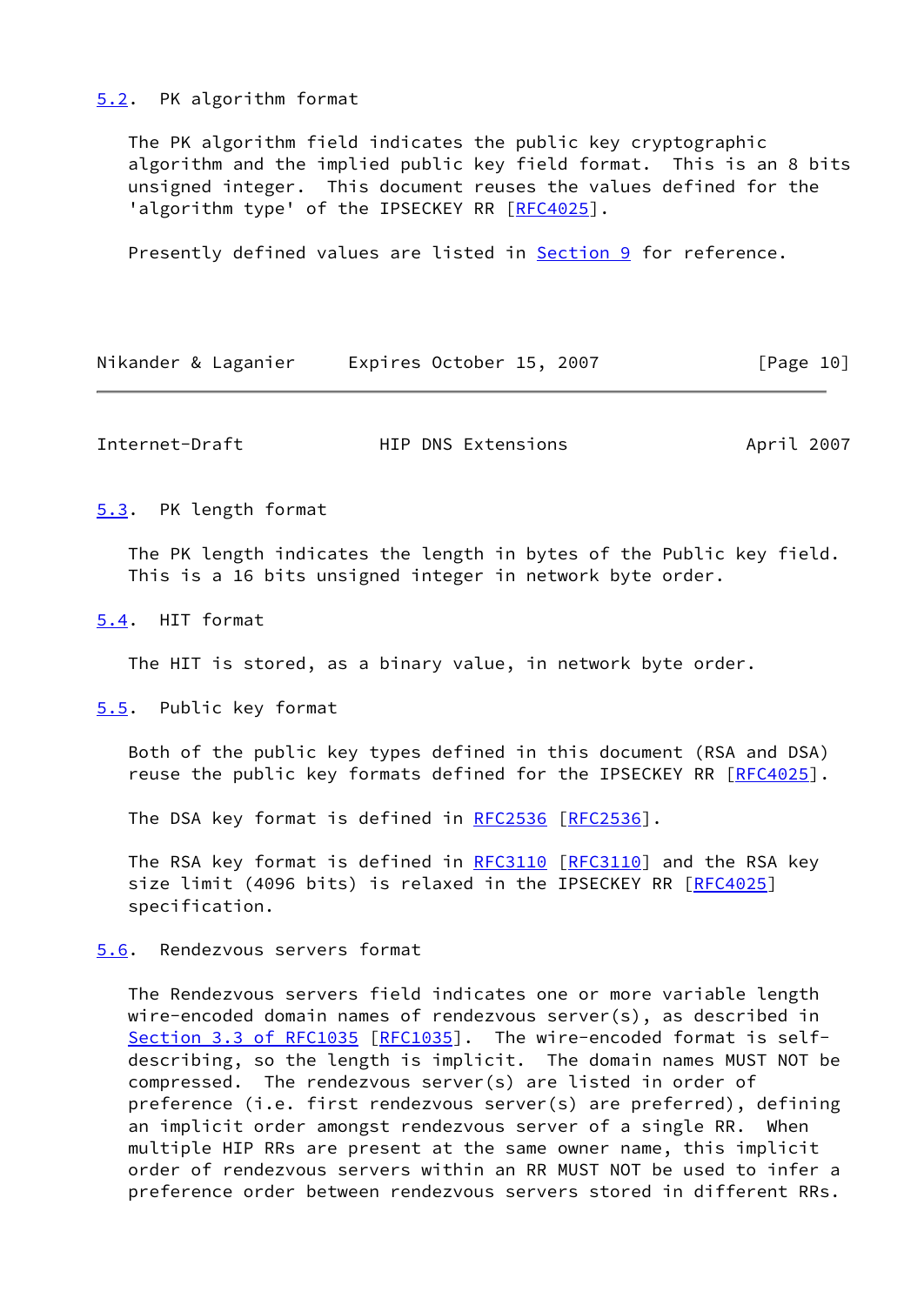|  | Nikander & Laganier | Expires October 15, 2007 |  | [Page 11] |  |
|--|---------------------|--------------------------|--|-----------|--|
|  |                     |                          |  |           |  |

<span id="page-12-1"></span>

| Internet-Draft | HIP DNS Extensions | April 2007 |
|----------------|--------------------|------------|
|                |                    |            |

<span id="page-12-0"></span>[6](#page-12-0). HIP RR Presentation Format

 This section specifies the representation of the HIP RR in a zone master file.

 The HIT length field is not represented as it is implicitly known thanks to the HIT field representation.

The PK algorithm field is represented as unsigned integers.

The HIT field is represented as the Base16 encoding [\[RFC4648](https://datatracker.ietf.org/doc/pdf/rfc4648)] (a.k.a. hex or hexadecimal) of the HIT. The encoding MUST NOT contain whitespaces to be able to distinguish it from the public key field.

The Public Key field is represented as the Base64 encoding [[RFC4648\]](https://datatracker.ietf.org/doc/pdf/rfc4648) of the public key. The encoding MUST NOT contain whitespace(s) to be able to distinguish from the Rendezvous Servers field.

 The PK length field is not represented as it is implicitly known thanks to the Public key field representation containing no whitespaces.

 The Rendezvous Servers field is represented by one or more domain name(s) separated by whitespace(s).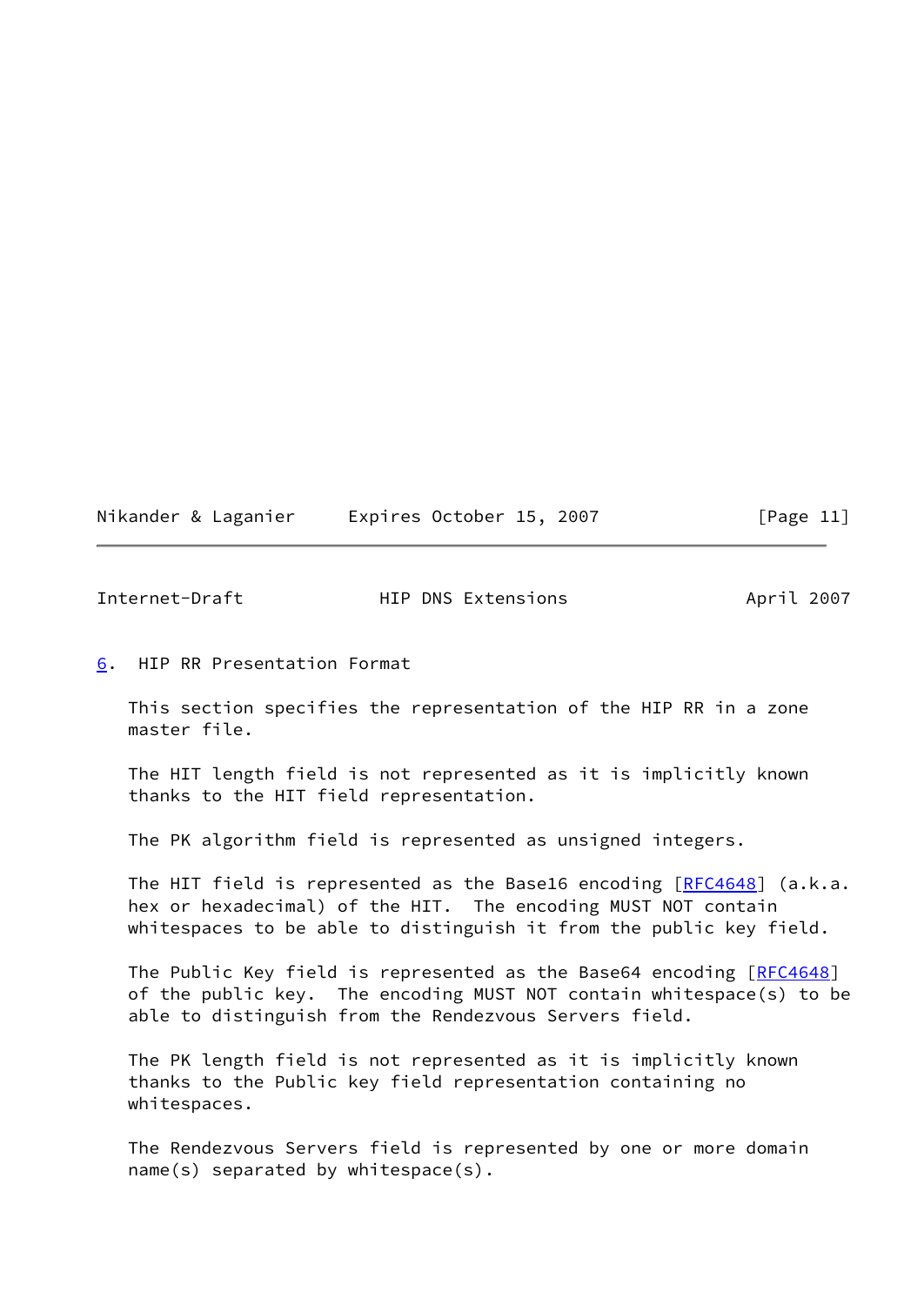The complete representation of the HPIHI record is:

 IN HIP ( pk-algorithm base16-encoded-hit base64-encoded-public-key rendezvous-server[1] ... rendezvous-server[n] )

When no RVS are present, the representation of the HPIHI record is:

 IN HIP ( pk-algorithm base16-encoded-hit base64-encoded-public-key )

| Nikander & Laganier |  | Expires October 15, 2007 |  |  | [Page 12] |  |
|---------------------|--|--------------------------|--|--|-----------|--|
|---------------------|--|--------------------------|--|--|-----------|--|

<span id="page-13-1"></span>Internet-Draft **HIP DNS Extensions** April 2007

<span id="page-13-0"></span>[7](#page-13-0). Examples

 In the examples below, the public key field containing no whitespace is wrapped since it does not fit in a single line of this document.

Example of a node with HI and HIT but no RVS:

www.example.com. IN HIP ( 2 200100107B1A74DF365639CC39F1D578 AwEAAbdxyhNuSutc5EMzxTs9LBPCIkOFH8cIvM4p 9+LrV4e19WzK00+CI6zBCQTdtWsuxKbWIy87UOoJTwkUs7lBu+Upr1gsNrut79ryra+bSRGQ b1slImA8YVJyuIDsj7kwzG7jnERNqnWxZ48AWkskmdHaVDP4BcelrTI3rMXdXF5D )

Example of a node with a HI, HIT and one RVS:

www.example.com. IN HIP ( 2 200100107B1A74DF365639CC39F1D578 AwEAAbdxyhNuSutc5EMzxTs9LBPCIkOFH8cIvM4p 9+LrV4e19WzK00+CI6zBCQTdtWsuxKbWIy87UOoJTwkUs7lBu+Upr1gsNrut79ryra+bSRGQ b1slImA8YVJyuIDsj7kwzG7jnERNqnWxZ48AWkskmdHaVDP4BcelrTI3rMXdXF5D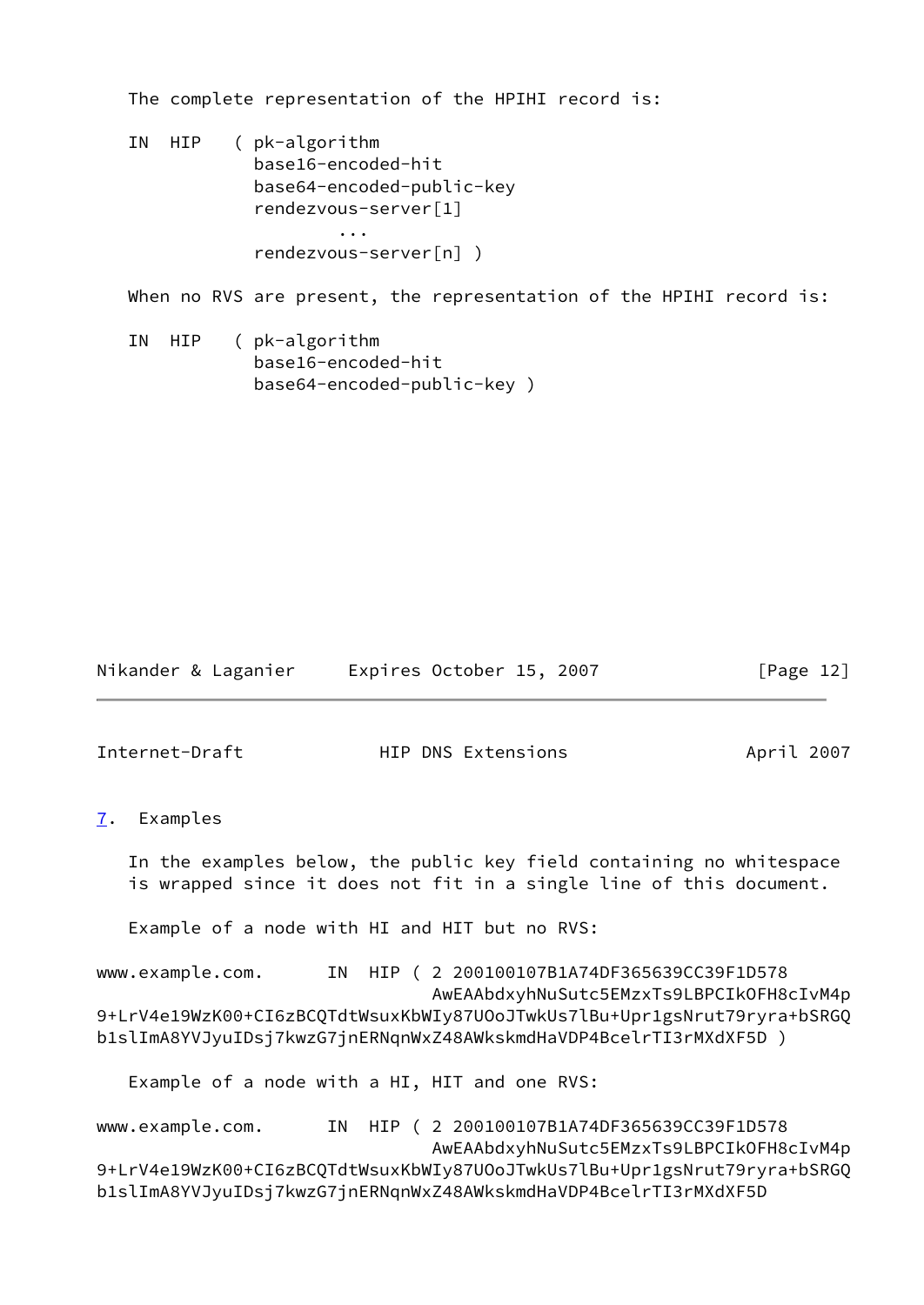rvs.example.com. )

Example of a node with a HI, HIT and two RVS:

www.example.com. IN HIP ( 2 200100107B1A74DF365639CC39F1D578 AwEAAbdxyhNuSutc5EMzxTs9LBPCIkOFH8cIvM4p 9+LrV4e19WzK00+CI6zBCQTdtWsuxKbWIy87UOoJTwkUs7lBu+Upr1gsNrut79ryra+bSRGQ b1slImA8YVJyuIDsj7kwzG7jnERNqnWxZ48AWkskmdHaVDP4BcelrTI3rMXdXF5D rvs1.example.com. rvs2.example.com. )

Nikander & Laganier Expires October 15, 2007 [Page 13]

<span id="page-14-1"></span>Internet-Draft **HIP DNS Extensions** April 2007

<span id="page-14-0"></span>[8](#page-14-0). Security Considerations

 This section contains a description of the known threats involved with the usage of the HIP DNS extensions.

In a manner similar to the IPSECKEY RR [\[RFC4025](https://datatracker.ietf.org/doc/pdf/rfc4025)], the HIP DNS Extensions allows to provision two HIP nodes with the public keying material (HI) of their peer. These HIs will be subsequently used in a key exchange between the peers. Hence, the HIP DNS Extensions introduce the same kind of threats that IPSECKEY does, plus threats caused by the possibility given to a HIP node to initiate or accept a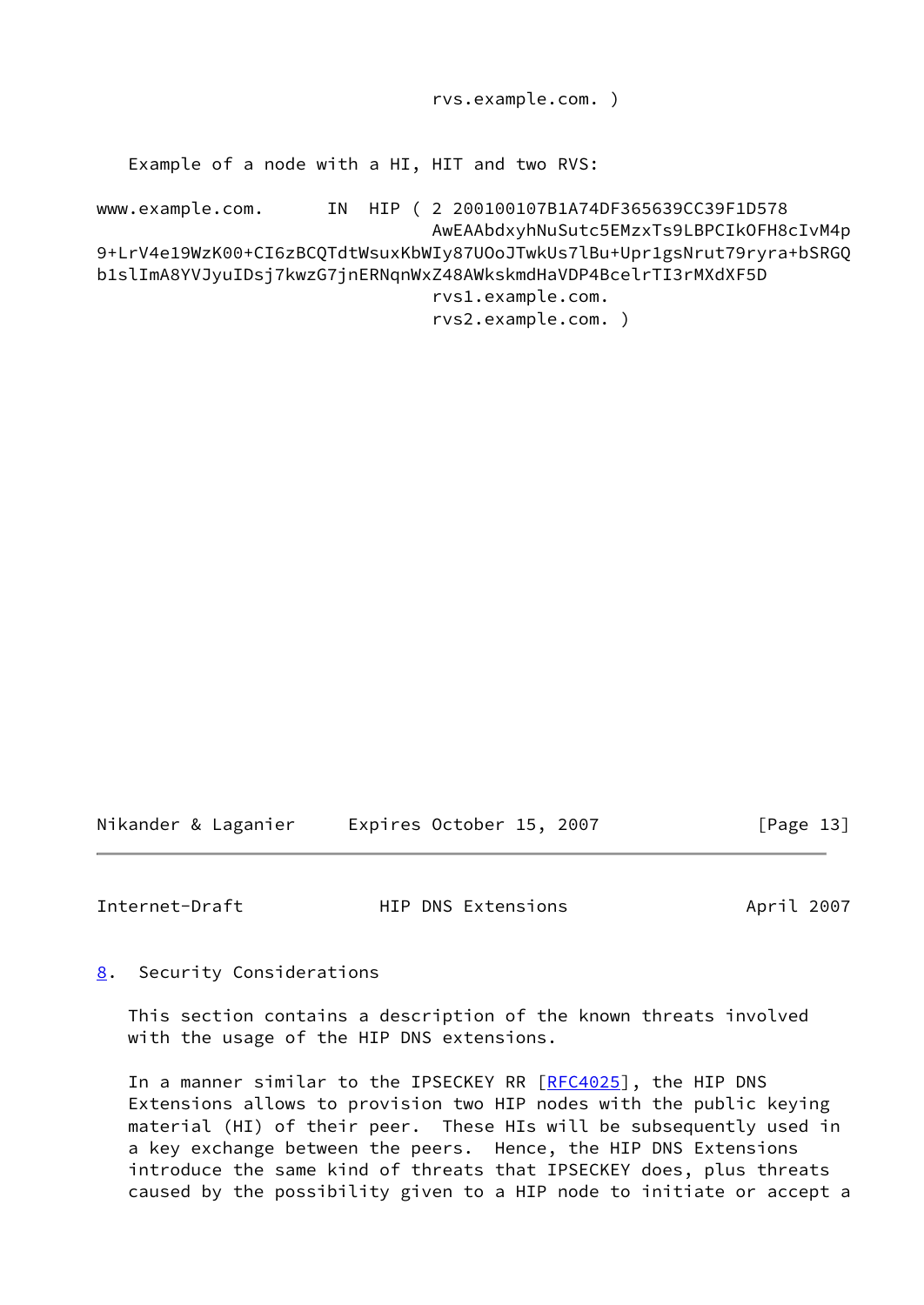HIP exchange using "opportunistic" or "unpublished initiator HI" modes.

 A HIP node SHOULD obtain HIP RRs from a trusted party trough a secure channel insuring data integrity and authenticity of the RRs. DNSSEC [\[RFC4033](https://datatracker.ietf.org/doc/pdf/rfc4033)] [[RFC4034](https://datatracker.ietf.org/doc/pdf/rfc4034)] [\[RFC4035](https://datatracker.ietf.org/doc/pdf/rfc4035)] provides such a secure channel. However, it should be emphasized that DNSSEC does only offer data integrity and authenticty guarantees to the channel between the DNS server publishing a zone and the HIP node. DNSSEC does not ensure that the entity publishing the zone is trusted. Therefore, the RRSIG signature of the HIP RRSet MUST NOT be misinterpreted as a certificate binding the HI and/or the HIT to the owner name.

 In the absence of a proper secure channel, both parties are vulnerable to MitM and DoS attacks, and unrelated parties might be subject to DoS attacks as well. These threats are described in the following sections.

<span id="page-15-0"></span>[8.1](#page-15-0). Attacker tampering with an insecure HIP RR

 The HIP RR contains public keying material in the form of the named peer's public key (the HI) and its secure hash (the HIT). Both of these are not sensitive to attacks where an adversary gains knowledge of them. However, an attacker that is able to mount an active attack on the DNS, i.e., tampers with this HIP RR (e.g. using DNS spoofing) is able to mount Man-in-the-Middle attacks on the cryptographic core of the eventual HIP exchange (responder's HIP RR rewritten by the attacker).

The HIP RR may contain a rendezvous server domain name resolved into a destination IP address where the named peer is reachable by an I1 (HIP Rendezvous Extensions IPSECKEY RR [\[I-D.ietf-hip-rvs](#page-20-3)]). Thus, an attacker able to tamper with this RR is able to redirect I1 packets sent to the named peer to a chosen IP address, for DoS or MitM attacks. Note that this kind of attack is not specific to HIP and exists independently of whether or not HIP and the HIP RR are used. Such an attacker might tamper with A and AAAA RRs as well.

| Nikander & Laganier |  |  | Expires October 15, 2007 |  |  | [Page 14] |  |
|---------------------|--|--|--------------------------|--|--|-----------|--|
|---------------------|--|--|--------------------------|--|--|-----------|--|

<span id="page-15-1"></span>Internet-Draft HIP DNS Extensions April 2007

 An attacker might obviously use these two attacks in conjunction: It will replace the responder's HI and RVS IP address by its own in a spoofed DNS packet sent to the initiator HI, then redirect all exchanged packets to him and mount a MitM on HIP. In this case HIP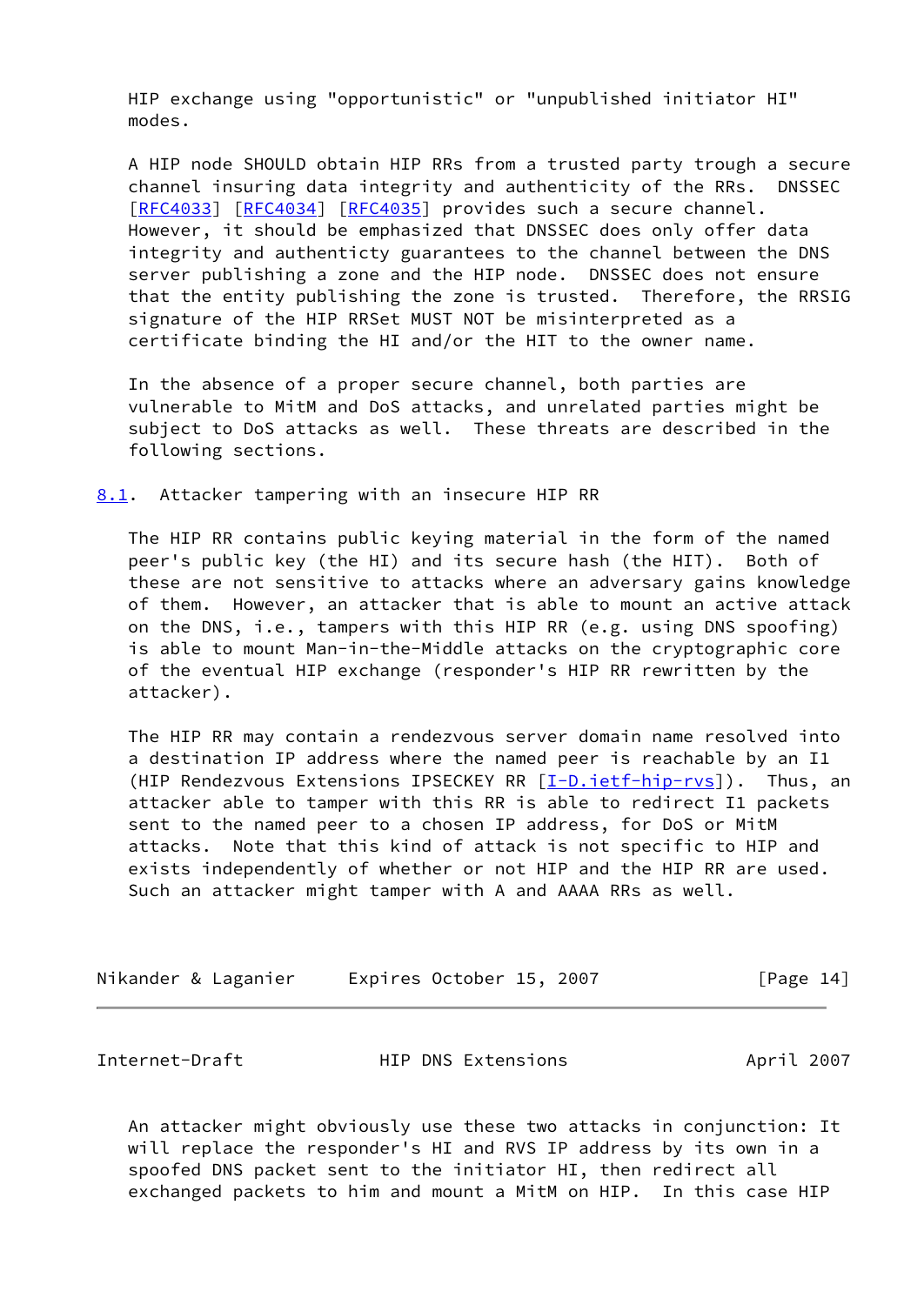won't provide confidentiality nor initiator HI protection from eavesdroppers.

## <span id="page-16-0"></span>[8.2](#page-16-0). Hash and HITs Collisions

 As many cryptographic algorithms, some secure hashes (e.g. SHA1, used by HIP to generate a HIT from an HI) eventually become insecure, because an exploit has been found in which an attacker with a reasonable computation power breaks one of the security features of the hash (e.g. its supposed collision resistance). This is why a HIP end-node implementation SHOULD NOT authenticate its HIP peers based solely on a HIT retrieved from the DNS, but SHOULD rather use HI based authentication.

## <span id="page-16-1"></span>[8.3](#page-16-1). DNSSEC

 In the absence of DNSSEC, the HIP RR is subject to the threats described in [RFC 3833](https://datatracker.ietf.org/doc/pdf/rfc3833) [[RFC3833](https://datatracker.ietf.org/doc/pdf/rfc3833)].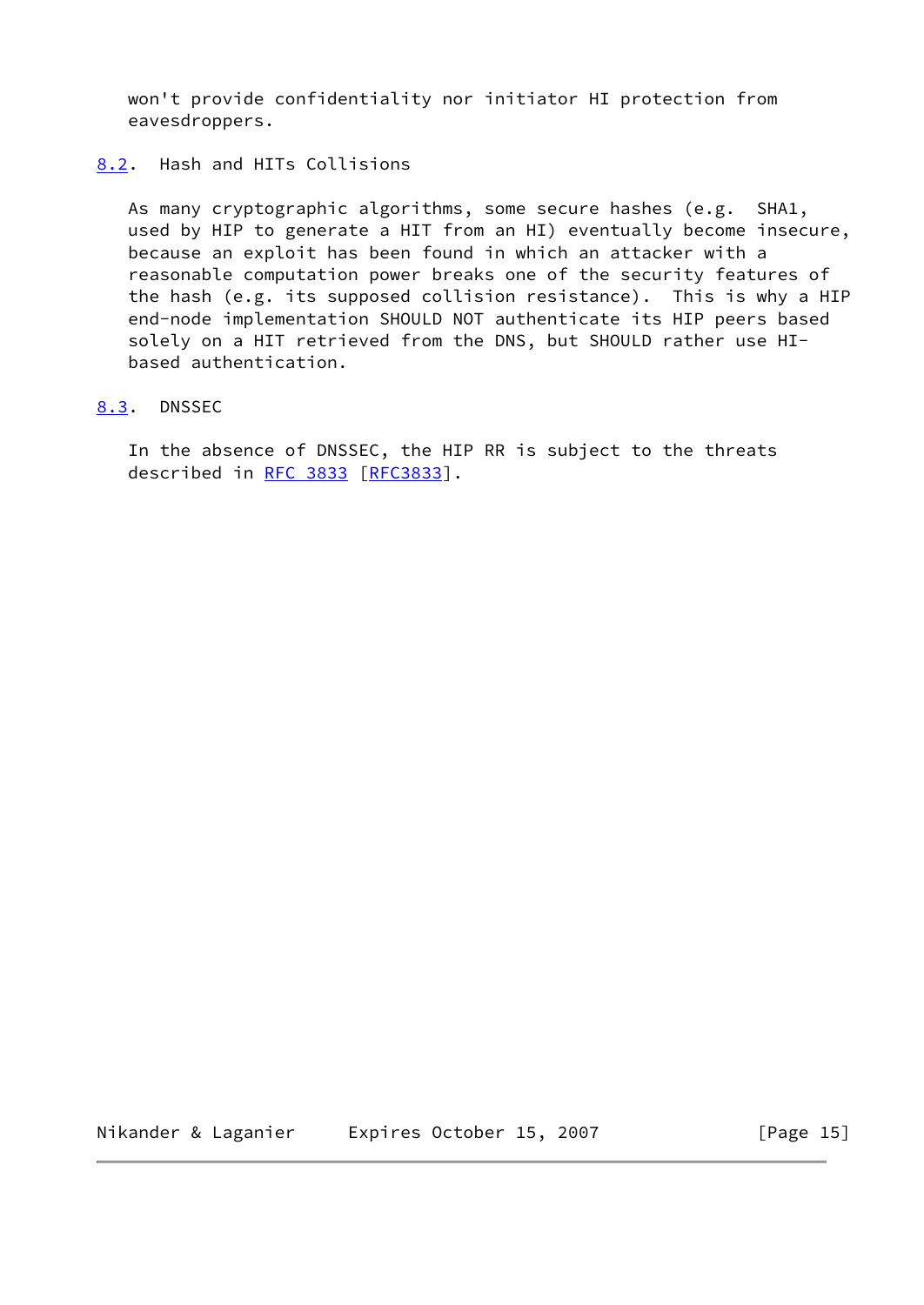<span id="page-17-1"></span>

<span id="page-17-0"></span>[9](#page-17-0). IANA Considerations

 IANA should allocate one new RR type code (TBD, 55?) for the HIP RR from the standard RR type space.

 IANA does not need to open a new registry for public key algorithms of the HIP RR because the HIP RR reuses "algorithms types" defined for the IPSECKEY RR [\[RFC4025](https://datatracker.ietf.org/doc/pdf/rfc4025)]. Presently defined values are shown here for reference only:

- 0 is reserved
- 1 is RSA
- 2 is DSA

 In the future, if a new algorithm is to be used for the HIP RR, a new algorithm type and corresponding public key encoding should be defined for the IPSECKEY RR. The HIP RR should reuse both the same algorithm type and the same corresponding public key format as the IPSECKEY RR.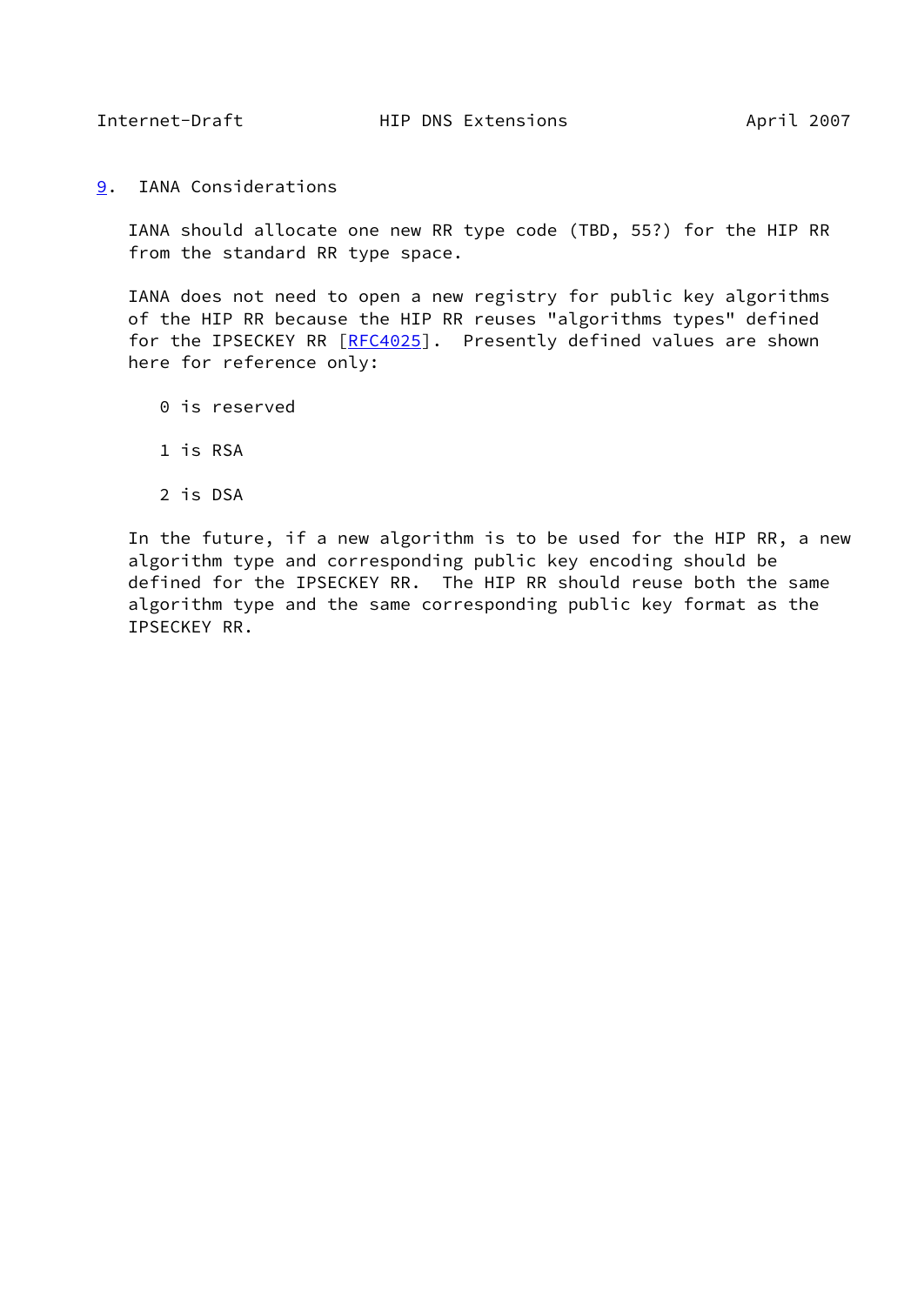Nikander & Laganier Expires October 15, 2007 [Page 16]

<span id="page-18-1"></span>Internet-Draft **HIP DNS Extensions** April 2007

#### <span id="page-18-0"></span>[10.](#page-18-0) Acknowledgments

 As usual in the IETF, this document is the result of a collaboration between many people. The authors would like to thanks the author (Michael Richardson), contributors and reviewers of the IPSECKEY RR [\[RFC4025](https://datatracker.ietf.org/doc/pdf/rfc4025)] specification, which this document was framed after. The authors would also like to thanks the following people, who have provided thoughtful and helpful discussions and/or suggestions, that have helped improving this document: Jeff Ahrenholz, Rob Austein, Hannu Flinck, Olafur Gu[eth]mundsson, Tom Henderson, Peter Koch, Olaf Kolkman, Miika Komu, Andrew McGregor, Erik Nordmark, and Gabriel Montenegro. Some parts of this document stem from [\[I-D.ietf-hip-base](#page-20-2)].

 Julien Laganier is partly funded by Ambient Networks, a research project supported by the European Commission under its Sixth Framework Program. The views and conclusions contained herein are those of the authors and should not be interpreted as necessarily representing the official policies or endorsements, either expressed or implied, of the Ambient Networks project or the European Commission.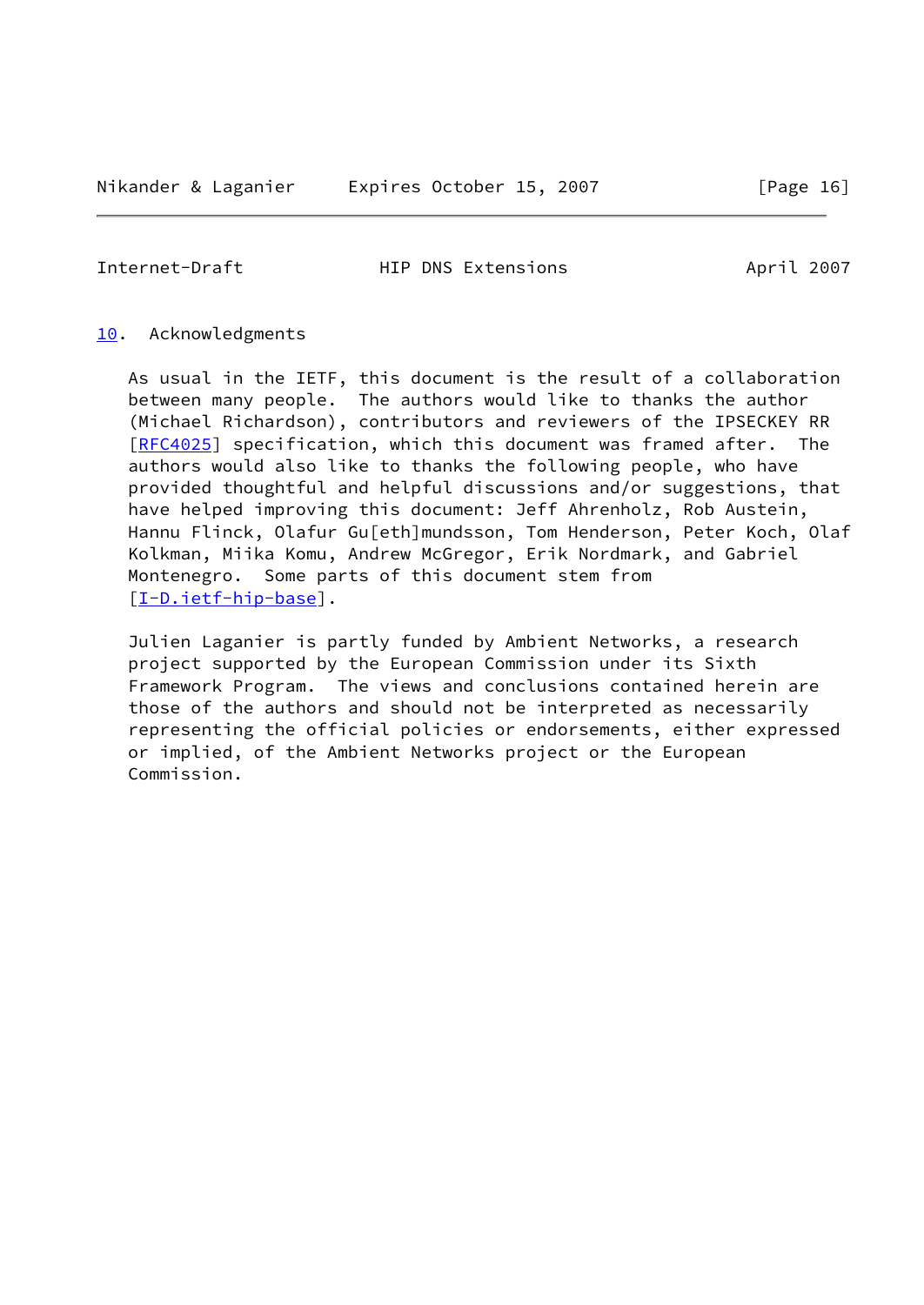| Nikander & Laganier |  | Expires October 15, 2007 |  | [Page $17$ ] |  |
|---------------------|--|--------------------------|--|--------------|--|
|                     |  |                          |  |              |  |

<span id="page-19-1"></span>

| Internet-Draft | HIP DNS Extensions | April 2007 |
|----------------|--------------------|------------|
|----------------|--------------------|------------|

#### <span id="page-19-0"></span>[11.](#page-19-0) References

<span id="page-19-2"></span>[11.1](#page-19-2). Normative references

- [RFC1034] Mockapetris, P., "Domain names concepts and facilities", STD 13, [RFC 1034,](https://datatracker.ietf.org/doc/pdf/rfc1034) November 1987.
- [RFC1035] Mockapetris, P., "Domain names implementation and specification", STD 13, [RFC 1035,](https://datatracker.ietf.org/doc/pdf/rfc1035) November 1987.
- [RFC2119] Bradner, S., "Key words for use in RFCs to Indicate Requirement Levels", [BCP 14](https://datatracker.ietf.org/doc/pdf/bcp14), [RFC 2119](https://datatracker.ietf.org/doc/pdf/rfc2119), March 1997.
- [RFC2181] Elz, R. and R. Bush, "Clarifications to the DNS Specification", [RFC 2181,](https://datatracker.ietf.org/doc/pdf/rfc2181) July 1997.
- [RFC3596] Thomson, S., Huitema, C., Ksinant, V., and M. Souissi, "DNS Extensions to Support IP Version 6", [RFC 3596](https://datatracker.ietf.org/doc/pdf/rfc3596), October 2003.
- [RFC4025] Richardson, M., "A Method for Storing IPsec Keying Material in DNS", [RFC 4025](https://datatracker.ietf.org/doc/pdf/rfc4025), March 2005.
- [RFC4033] Arends, R., Austein, R., Larson, M., Massey, D., and S. Rose, "DNS Security Introduction and Requirements", [RFC 4033,](https://datatracker.ietf.org/doc/pdf/rfc4033) March 2005.
- [RFC4034] Arends, R., Austein, R., Larson, M., Massey, D., and S. Rose, "Resource Records for the DNS Security Extensions", [RFC 4034,](https://datatracker.ietf.org/doc/pdf/rfc4034) March 2005.
- [RFC4035] Arends, R., Austein, R., Larson, M., Massey, D., and S. Rose, "Protocol Modifications for the DNS Security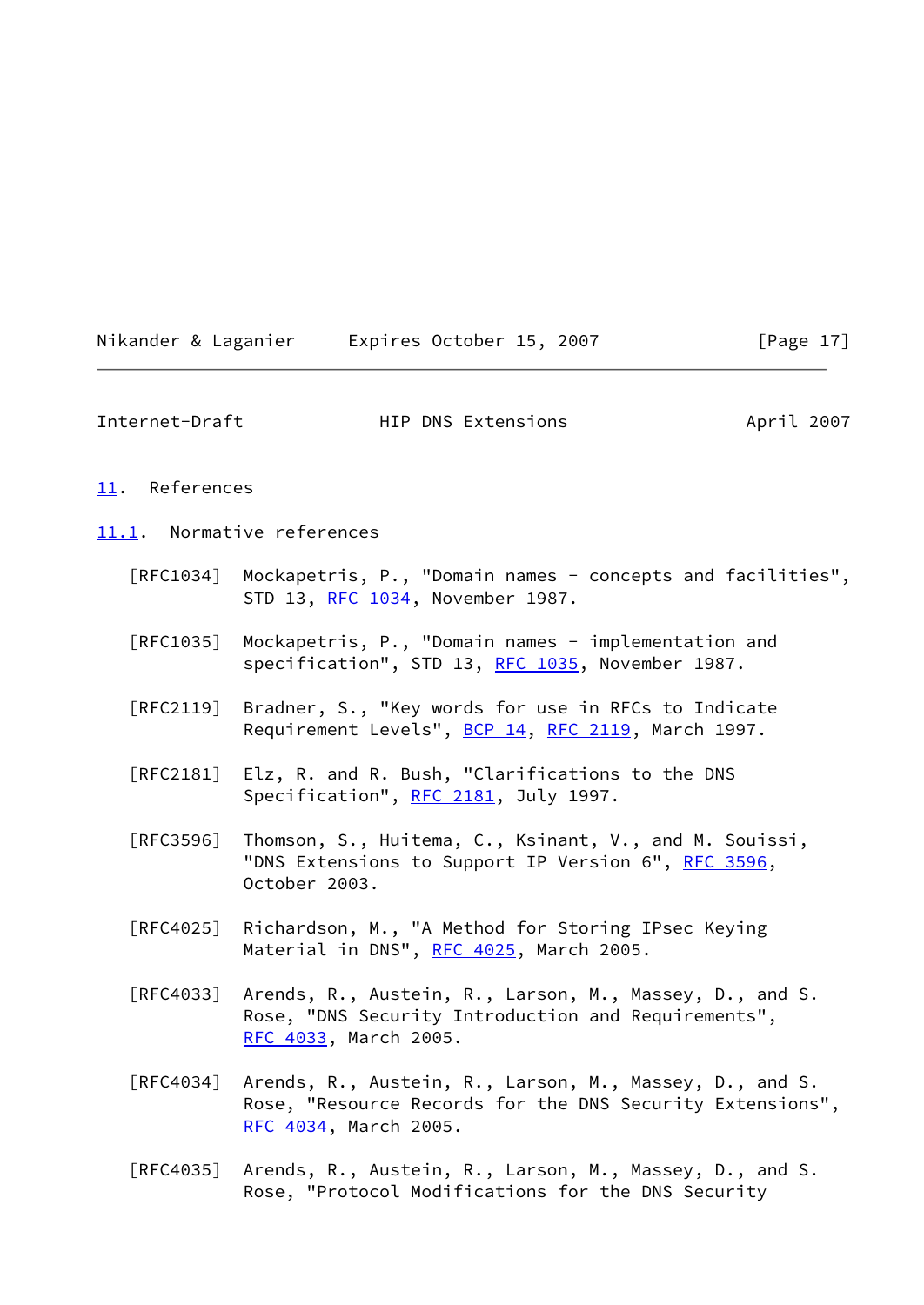<span id="page-20-3"></span><span id="page-20-2"></span>Extensions", [RFC 4035](https://datatracker.ietf.org/doc/pdf/rfc4035), March 2005. [RFC4648] Josefsson, S., "The Base16, Base32, and Base64 Data Encodings", [RFC 4648,](https://datatracker.ietf.org/doc/pdf/rfc4648) October 2006. [I-D.ietf-hip-base] Moskowitz, R., "Host Identity Protocol", [draft-ietf-hip-base-07](https://datatracker.ietf.org/doc/pdf/draft-ietf-hip-base-07) (work in progress), February 2007. [I-D.ietf-hip-rvs] Laganier, J. and L. Eggert, "Host Identity Protocol (HIP) Rendezvous Extension", [draft-ietf-hip-rvs-05](https://datatracker.ietf.org/doc/pdf/draft-ietf-hip-rvs-05) (work in progress), June 2006.

|  | Nikander & Laganier | Expires October 15, 2007 |  | [Page 18] |  |
|--|---------------------|--------------------------|--|-----------|--|
|  |                     |                          |  |           |  |

<span id="page-20-1"></span>Internet-Draft **HIP DNS Extensions** April 2007

- <span id="page-20-0"></span>[11.2](#page-20-0). Informative references
	- [RFC2536] Eastlake, D., "DSA KEYs and SIGs in the Domain Name System (DNS)", [RFC 2536,](https://datatracker.ietf.org/doc/pdf/rfc2536) March 1999.
	- [RFC3110] Eastlake, D., "RSA/SHA-1 SIGs and RSA KEYs in the Domain Name System (DNS)", [RFC 3110,](https://datatracker.ietf.org/doc/pdf/rfc3110) May 2001.
	- [RFC4423] Moskowitz, R. and P. Nikander, "Host Identity Protocol (HIP) Architecture", [RFC 4423](https://datatracker.ietf.org/doc/pdf/rfc4423), May 2006.

# <span id="page-20-4"></span> [I-D.ietf-hip-mm] Henderson, T., "End-Host Mobility and Multihoming with the Host Identity Protocol", [draft-ietf-hip-mm-05](https://datatracker.ietf.org/doc/pdf/draft-ietf-hip-mm-05) (work in progress), March 2007.

 [RFC3833] Atkins, D. and R. Austein, "Threat Analysis of the Domain Name System (DNS)", [RFC 3833,](https://datatracker.ietf.org/doc/pdf/rfc3833) August 2004.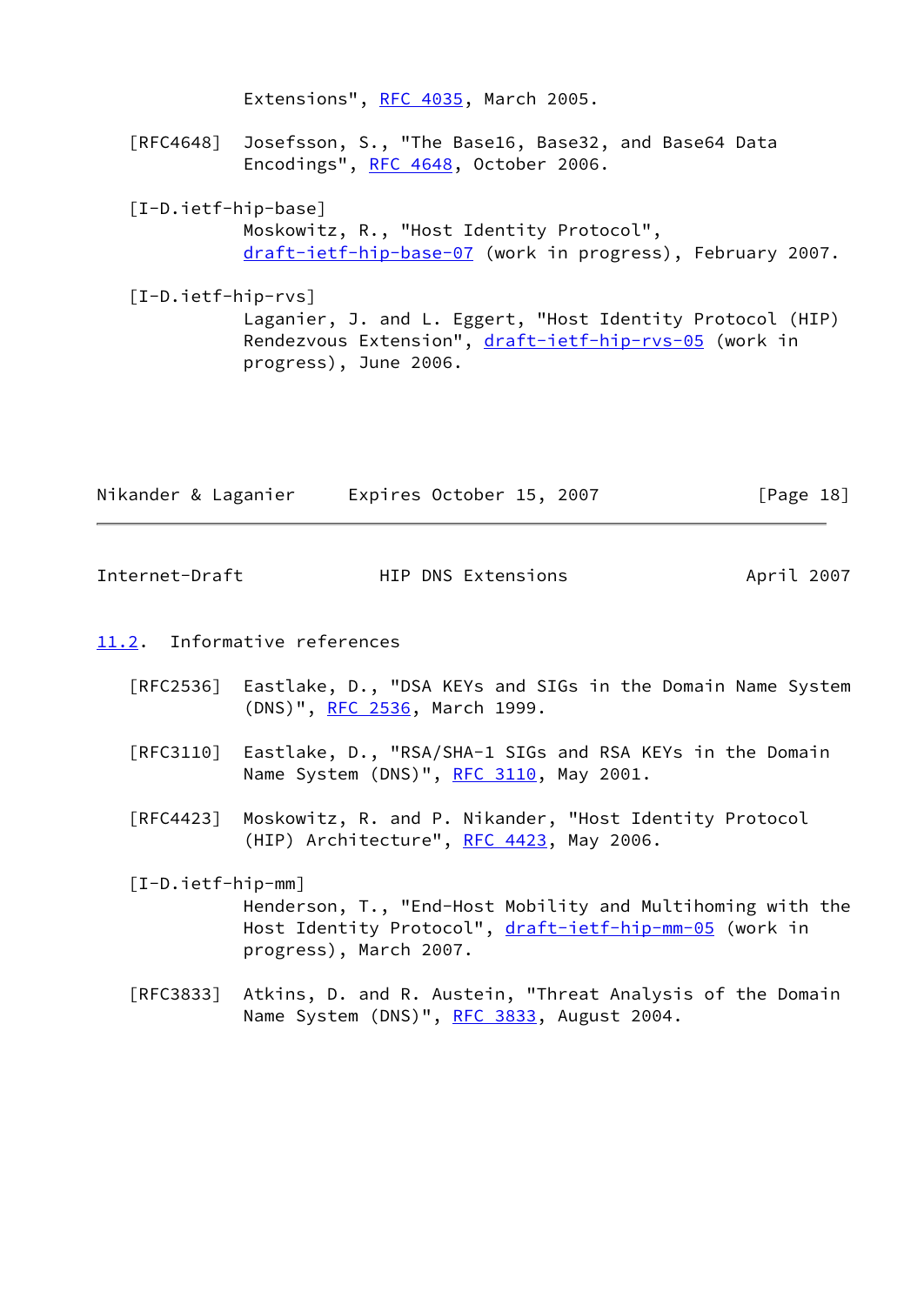# Nikander & Laganier Expires October 15, 2007 [Page 19]

<span id="page-21-0"></span>Internet-Draft **HIP DNS Extensions** April 2007

Authors' Addresses

 Pekka Nikander Ericsson Research Nomadic Lab JORVAS FIN-02420 FINLAND

 Phone: +358 9 299 1 Email: pekka.nikander@nomadiclab.com

 Julien Laganier DoCoMo Communications Laboratories Europe GmbH Landsberger Strasse 312 Munich 80687 Germany

 Phone: +49 89 56824 231 Email: julien.ietf@laposte.net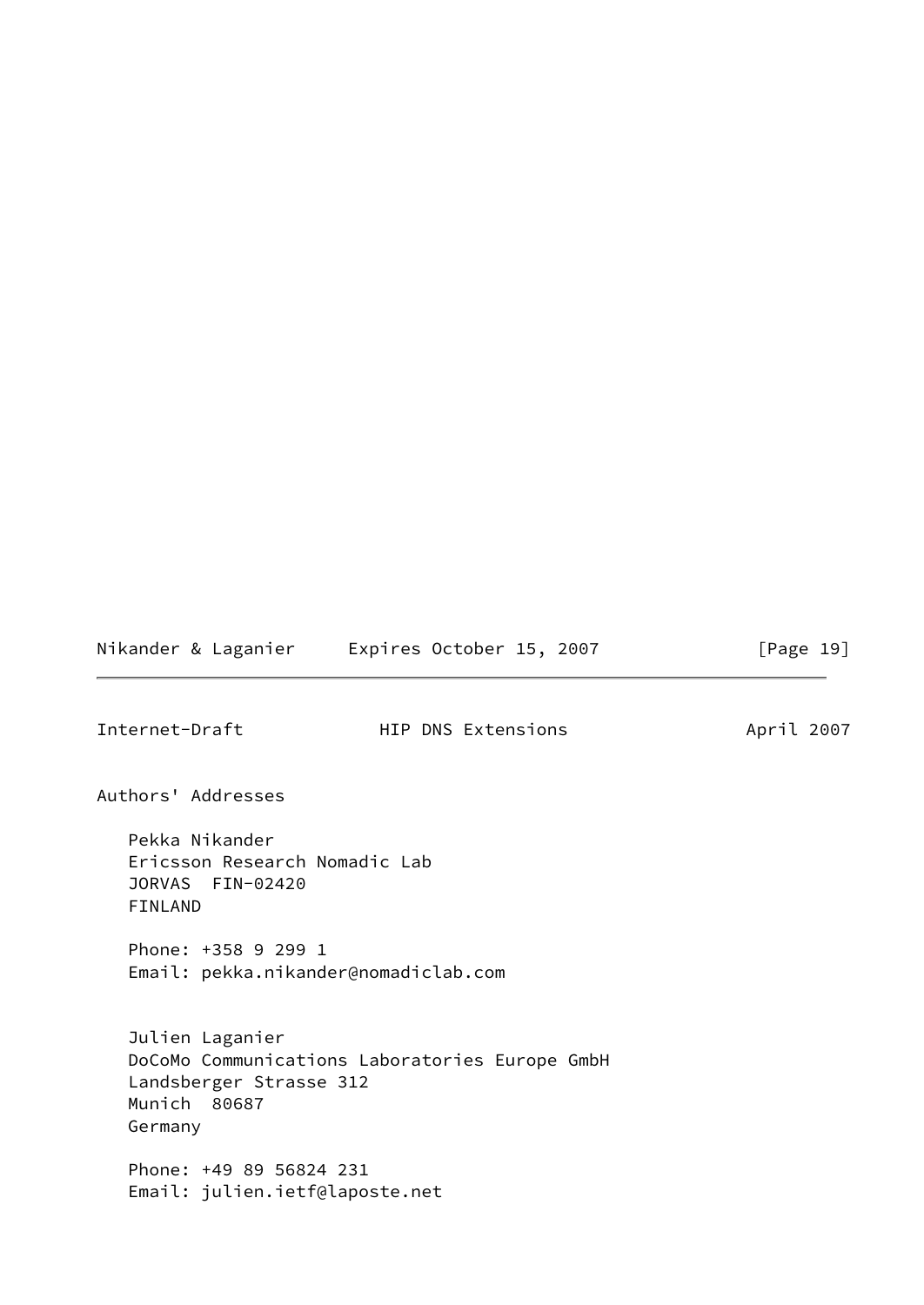URI: <http://www.docomolab-euro.com/>

Nikander & Laganier Expires October 15, 2007 [Page 20]

<span id="page-22-0"></span>Internet-Draft **HIP DNS Extensions** April 2007

Full Copyright Statement

Copyright (C) The IETF Trust (2007).

 This document is subject to the rights, licenses and restrictions contained in  $\underline{BCP}$  78, and except as set forth therein, the authors retain all their rights.

 This document and the information contained herein are provided on an "AS IS" basis and THE CONTRIBUTOR, THE ORGANIZATION HE/SHE REPRESENTS OR IS SPONSORED BY (IF ANY), THE INTERNET SOCIETY, THE IETF TRUST AND THE INTERNET ENGINEERING TASK FORCE DISCLAIM ALL WARRANTIES, EXPRESS